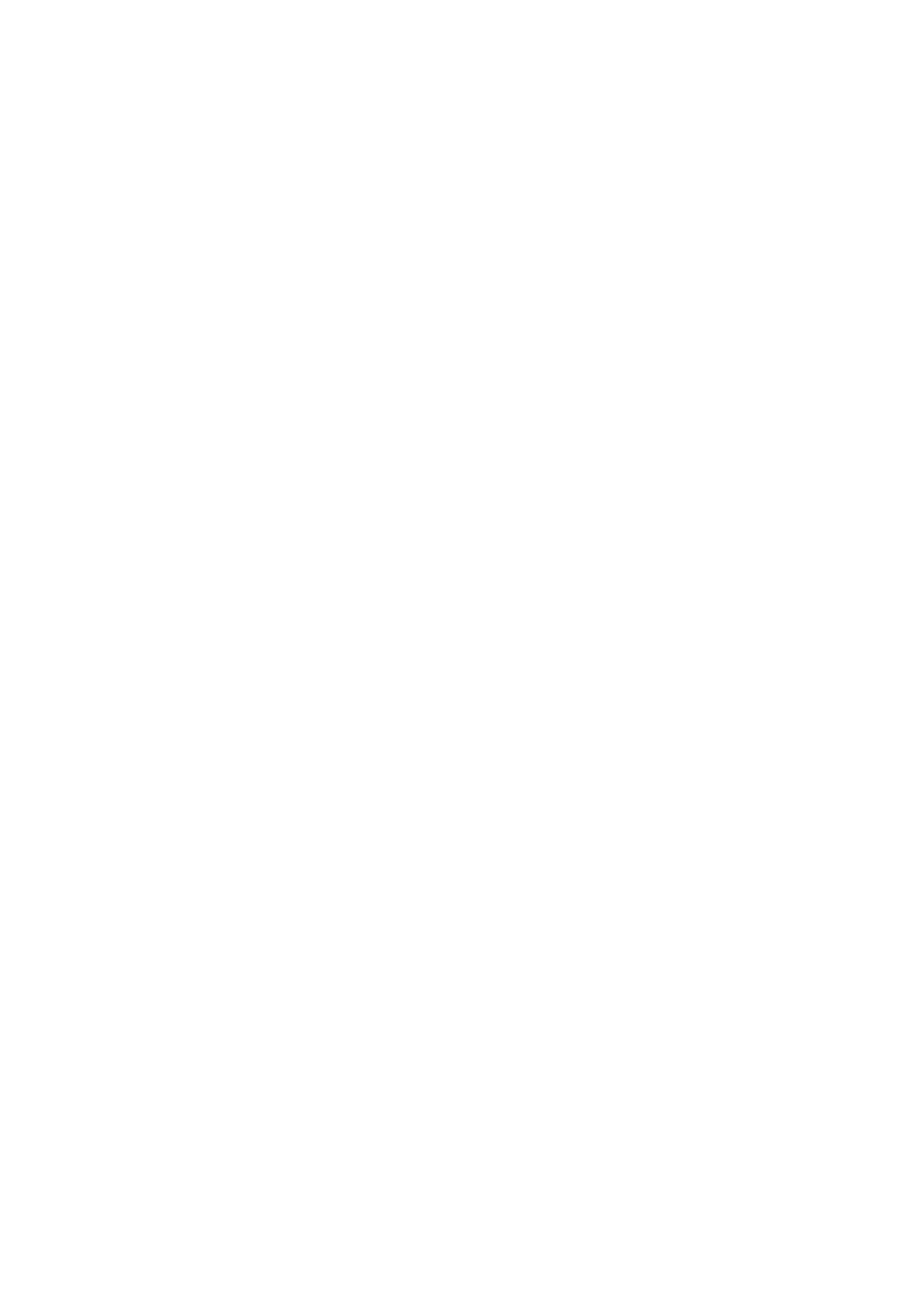

# ARES-SWIMMING

# **Table of contents**

| 1. Preface<br><u> 1989 - Johann Stoff, amerikansk politiker (d. 1989)</u> | $\mathfrak{Z}$   |
|---------------------------------------------------------------------------|------------------|
|                                                                           | $\mathbf{3}$     |
|                                                                           |                  |
|                                                                           |                  |
|                                                                           |                  |
| 2. Synchronization.                                                       | 5                |
| 3. Configurations                                                         | 6                |
|                                                                           |                  |
|                                                                           |                  |
|                                                                           |                  |
|                                                                           |                  |
| 3.4 Reaction times 3.4 Reaction times                                     |                  |
| 4. The test window 8                                                      |                  |
|                                                                           |                  |
|                                                                           | $\boldsymbol{g}$ |
|                                                                           |                  |
| 5.2 Editing the Start lists                                               |                  |
|                                                                           |                  |
|                                                                           |                  |
|                                                                           |                  |
|                                                                           |                  |
|                                                                           |                  |
|                                                                           |                  |
|                                                                           |                  |
|                                                                           |                  |
|                                                                           |                  |
|                                                                           |                  |
|                                                                           |                  |
|                                                                           |                  |
|                                                                           |                  |
|                                                                           | 15               |
| 5.3.11 Retrieve race                                                      | 16               |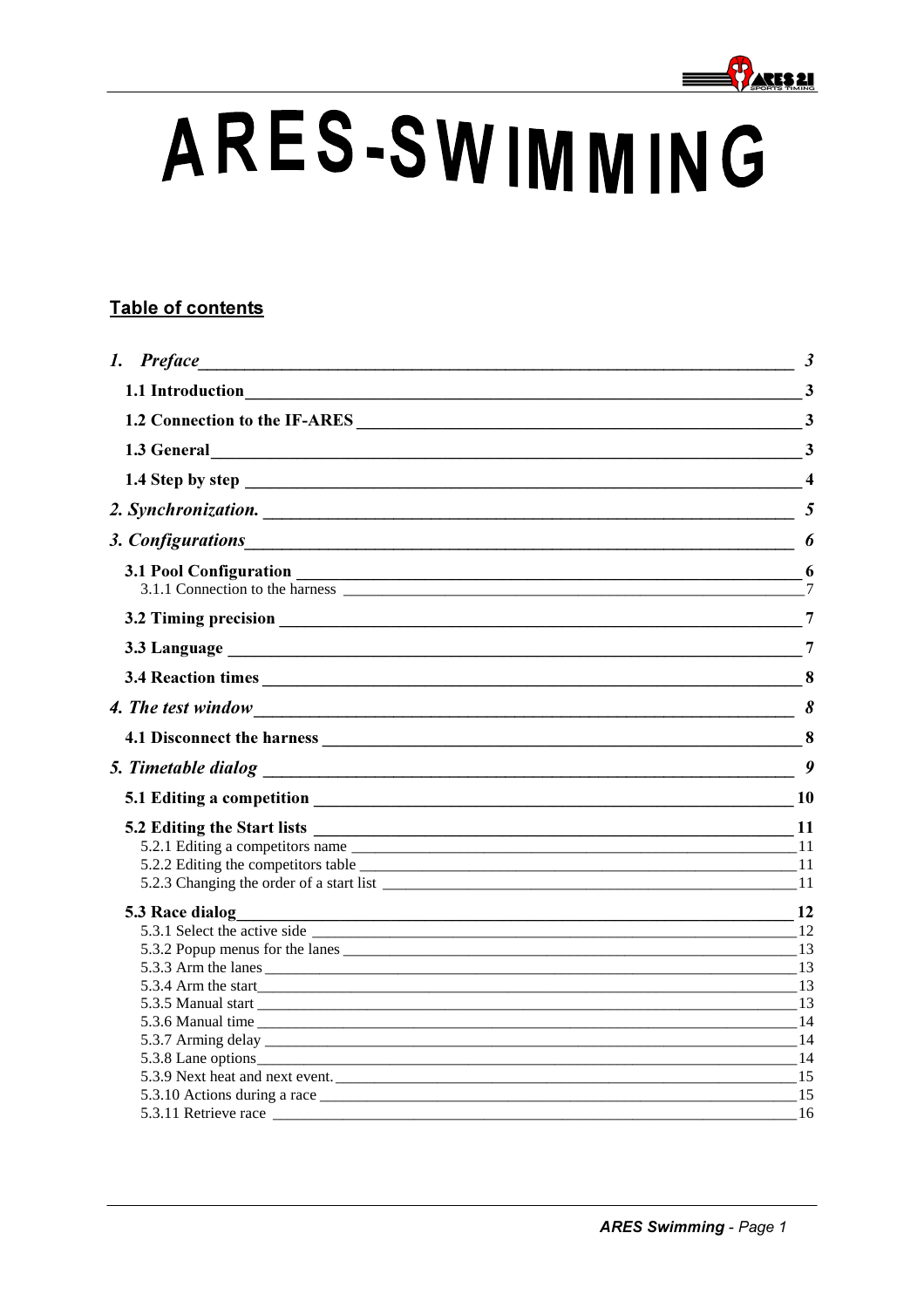

| <b>16</b>                                                                                                                  |
|----------------------------------------------------------------------------------------------------------------------------|
|                                                                                                                            |
|                                                                                                                            |
|                                                                                                                            |
| 18                                                                                                                         |
| 18                                                                                                                         |
| 18                                                                                                                         |
|                                                                                                                            |
|                                                                                                                            |
|                                                                                                                            |
| <b>20</b>                                                                                                                  |
| 22                                                                                                                         |
| 9. DH control.<br>24                                                                                                       |
| 25                                                                                                                         |
| 26                                                                                                                         |
| 27<br><u> 2000 - 2000 - 2000 - 2000 - 2000 - 2000 - 2000 - 2000 - 2000 - 2000 - 2000 - 2000 - 2000 - 2000 - 2000 - 200</u> |
|                                                                                                                            |
| 27                                                                                                                         |
| 28                                                                                                                         |
|                                                                                                                            |

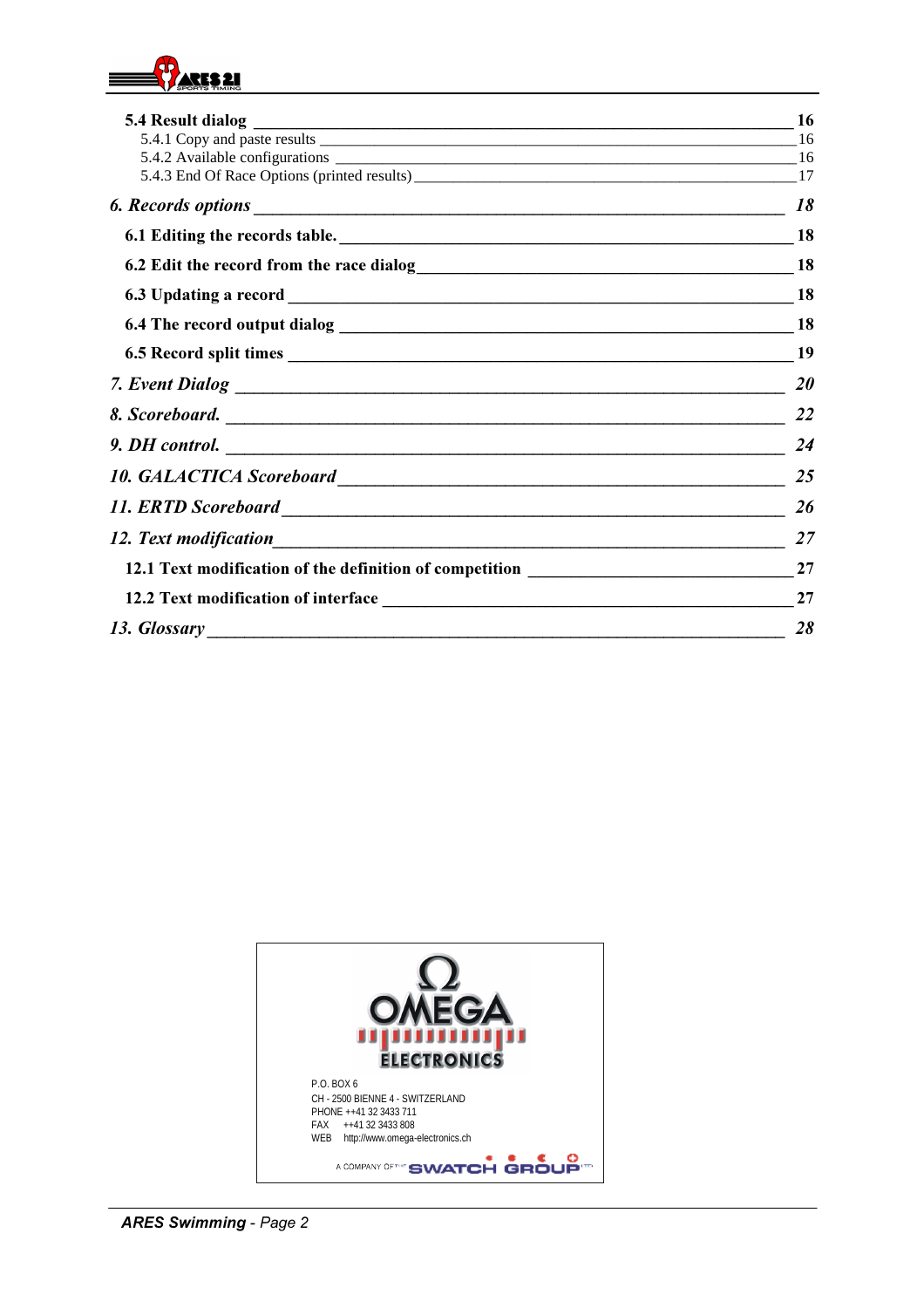

# 1. Preface

# 1.1 Introduction

Welcome to the ARES-21 world!

This document is intended to ease your first introduction to ARES-Swimming. It has a description of the main dialogs used in the program. Additionally, there are comments of how to get the most of the program.

This document was made using software version ARES Swimming 2.04. That means you can have some differences with your own program features or dialogs.

## 1.2 Connection to the IF-ARES

The connection to the IF-ARES is done by an RS-232 cable. At start, the program checks if the IF-ARES is connected, and a message box appears if no connection can be made. If this message box appears, the causes can be:

- The IF-ARES has NOT been switched on.
- The cable is not connected.
- The cable is connected to the wrong serial port. In this case, you can either move the cable or select another port from the PC software.

If the program has found the IF-ARES, it launches the swimming module and the red LED on the IF-ARES starts to blink. If another module is already active on the IF-ARES, you will be asked to switch it off and on again.

# 1.3 General

On-line Help:

• Press F1 from any ARES-Swimming window to get this on-line help.

Keyboard accelerators in a dialog that is active (usually with a highlighted title bar):

• Use the WINDOWS method for the controls (buttons, checkbox...) that have an underlined character in their text.

Example: Race is accelerated by depressing the keys <ALT> and <c> at the same time.

• Use the key combination for those controls or menu items that are followed by <xxx>.

| Example: Next Heat < Ctrl N> is accelerated by depressing the key < Ctrl> and the key < N> |  |
|--------------------------------------------------------------------------------------------|--|
| at the same time.                                                                          |  |

Keyboard accelerators in a dialog that may be active:

• The accelerators that are active wherever you may be in the ARES-Swimming application can be recognized by a '!'

Example : !<Ctrl F12> is an accelerator that is always available.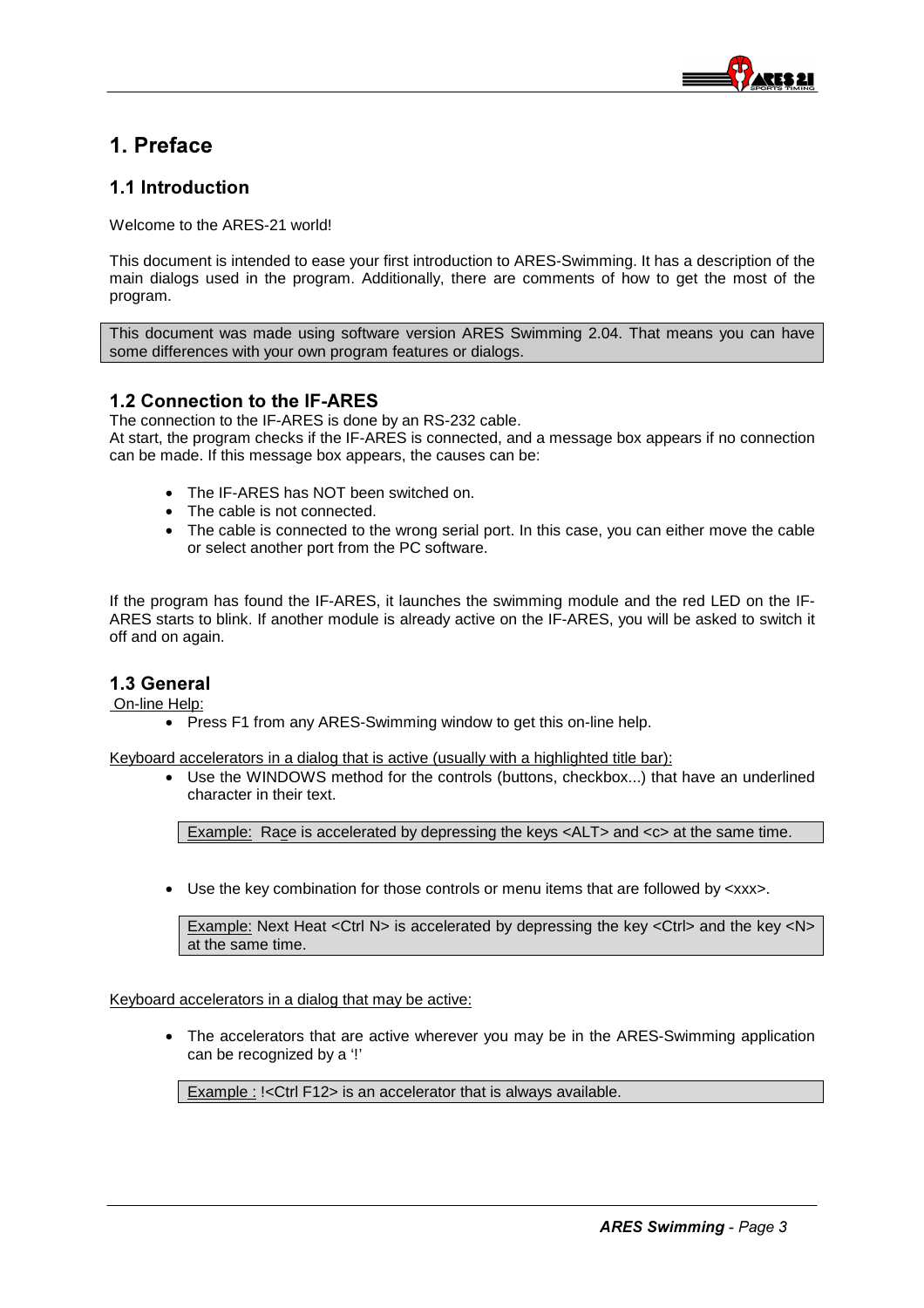

Main window.

The main window has only a list of menus. When it is minimized, all the other windows of the program are also minimized.

#### Change directory.

This dialog is accessed from the ARES-Swimming window, with the menu <File  $\rightarrow$  Change data directory>

The dialog <Change data directory> lets you decide where all the data will be stored.

We recommend you create a new directory for each day of competition. This will make it easier for you to work with competitions with large entries or several competitions at one time. This will also help maximise the program response times to file functions. To make a backup of a whole day of competition, copy all the files from this directory.

When moving to an empty directory, all the tables and configuration details are taken from the default directory ( \ares\swimm). It may be convenient to get some tables such as competitors or the records table from the previous data directory. This can be done by checking the table copy checkbox.

# 1.4 Step by step

At first:

- 1. Synchronization of the IF-ARES (chapter 2)
- 2. Check or set the configuration of the pool (chapter 3.1)

#### Preparing a timetable:

- 1. Edit the competitions (chapter 5.1)
- 2. Edit the competitors table (optional) (chapter 5.2)
- 3. Edit the start lists (optional) (chapter 5.2.2)

#### Process a race:

- 1. Select the heat in the timetable and connect it to the <Race dialog>.(<Race> or a double click on heat) (chapter 5.3)
- 2. Process the race
- 3. Check the final results on the <Result dialog> (chapter 5.4)
- 4. Press <End of Race> (for printing) (chapter 5.4.2)
- 5. <Next heat> or <Next event> or quit the <Race dialog>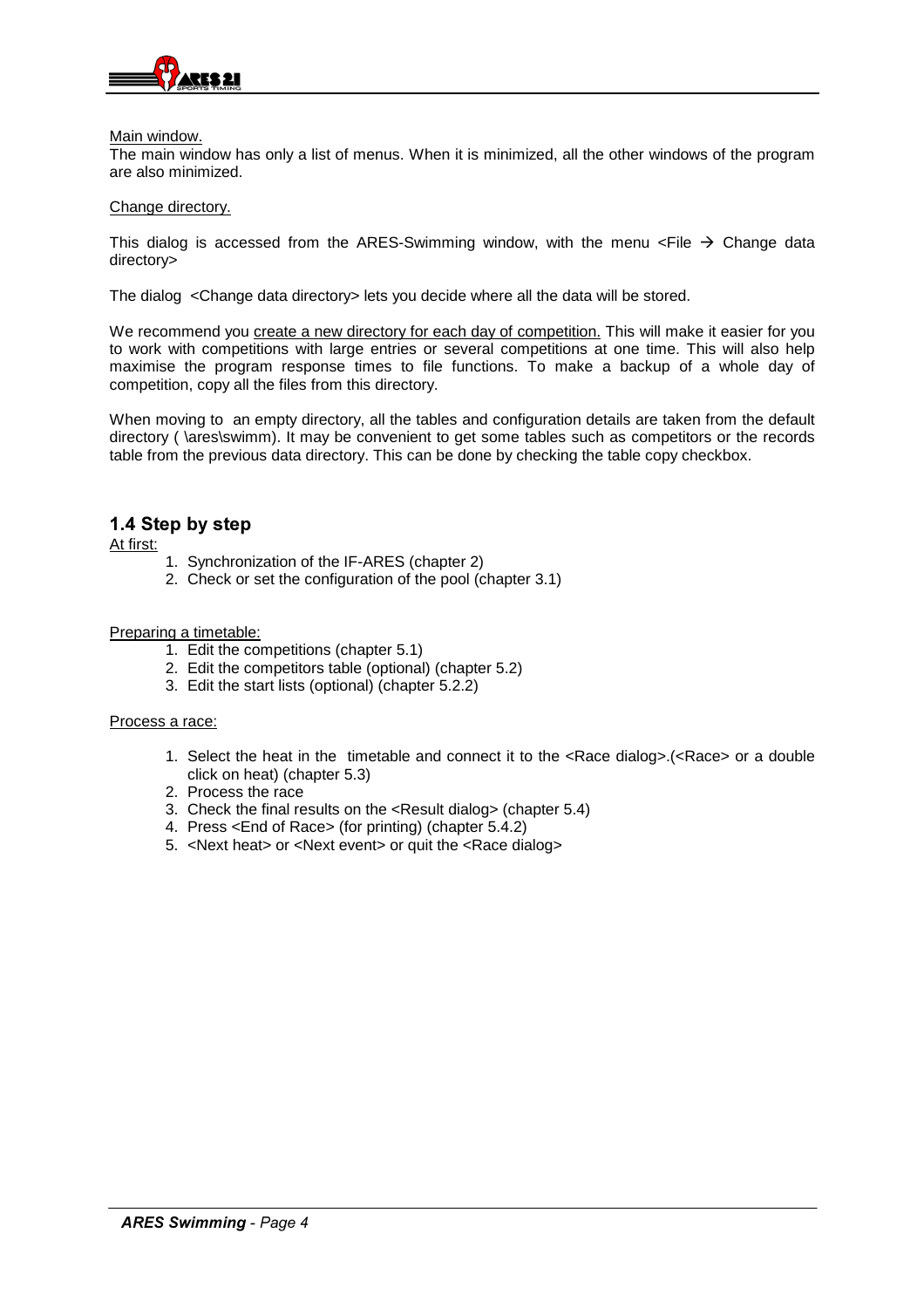

# 2. Synchronization.

The synchronization dialog box is accessed from the ARES-Swimming window, menu <IF-ARES  $\rightarrow$ Synchro>.

It is used to set the day time on the IF-ARES.

You should synchronize the IF-ARES each time it is switched on. If you don't, the first impulse on the start input will automatically synchronize it at 0:00.

The IF-ARES can only be synchronized once. If it has already been synchronized, either restart it, or quit the synchro dialog.

It is important to have a correct day time in the IF-ARES because :

- The start impulses are recorded as a day time.
- If there is a backup system, they should have the same time.

#### Source:

- Direct : the IF-ARES will be synchronized when you press <GO>.
- Start : the IF-ARES will be synchronized when an impulse occurs on the start input.
- Synch : the IF-ARES will be synchronized when an impulse occurs on the synch input.

#### How to process:

- 1. Launch the synchro dialog box.
- 2. Enter the time in the entry fields (an empty entry field means 00).
- 3. Select the means of synchronization.
- 4. Press Go.
- 5. Wait for the trigger event to occur (if not direct).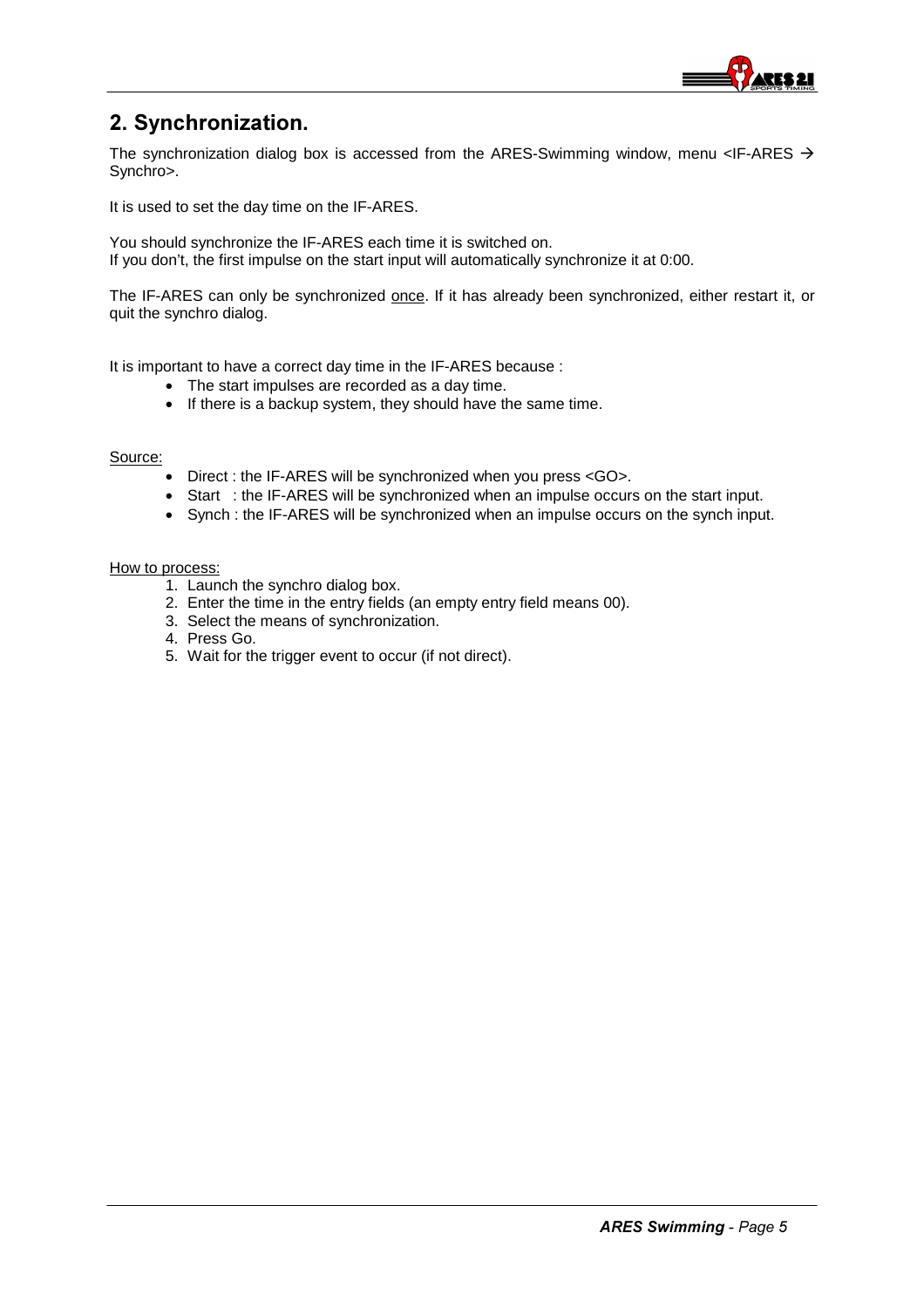

# 3. Configurations

The configurations available from the main window are:

- Select the data directory.
- Configuration of the pool.
- Timing precision.
- Select the language and keyboard.
- Select the serial line.
- Scoreboard setup.
- Set Actions to do on end of race
- Record detection and updating
- Warning and display timer configuration for lanes
- Competition with or without reaction times
- Advanced sending data for scoreboard

## 3.1 Pool Configuration

This dialog is accessed from the ARES-Swimming window, with the menu <Configuration  $\rightarrow$  Pool>

#### Connection of the harness:

The first three comboboxes describe the position and the connections of the harness to the IF-ARES.

- 1. Select which harnesses are connected and on which side.
- 2. Select which harness is connected to the Near End (HA1) input of the IF-ARES.
- 3. Select which side is the finish. ( or in some cases where all the starts are done).

These three entries are closely related.

#### Numbering of the lanes:

The other two columns describe the relations between the number of a lane module along the harness and the lane number (written on the start platform).

- 1. Select the order of the modules along the harness.
- 2. Select the order of the lanes along the pool.

These two entries are closely related.

| Example 1:                                                  |  |  |  |  |  |  |  |  |  |
|-------------------------------------------------------------|--|--|--|--|--|--|--|--|--|
| A pool with 8 lanes numbered from 1 to 8.                   |  |  |  |  |  |  |  |  |  |
| The module 1 is on lane 1, module 2 is on lane 2, and so on |  |  |  |  |  |  |  |  |  |
| Module order: <1 2 3 4 5 6 7 8>                             |  |  |  |  |  |  |  |  |  |
| Lane order: $\lt 1$ 2 3 4 5 6 7 8>                          |  |  |  |  |  |  |  |  |  |
|                                                             |  |  |  |  |  |  |  |  |  |
| Use the factory setting button $< 8 / 8 >$                  |  |  |  |  |  |  |  |  |  |

Example 2: In a 10 lanes pool that is set as a 8 central lane pool: The module 1 is not used, but the module 2 is set for lane 1 and so on... Module order: <2 3 4 5 6 7 8 9 > Lane order:  $\lt 1$  2 3 4 5 6 7 8 > Use the factory setting button  $< 8 / 10$  >



Records output..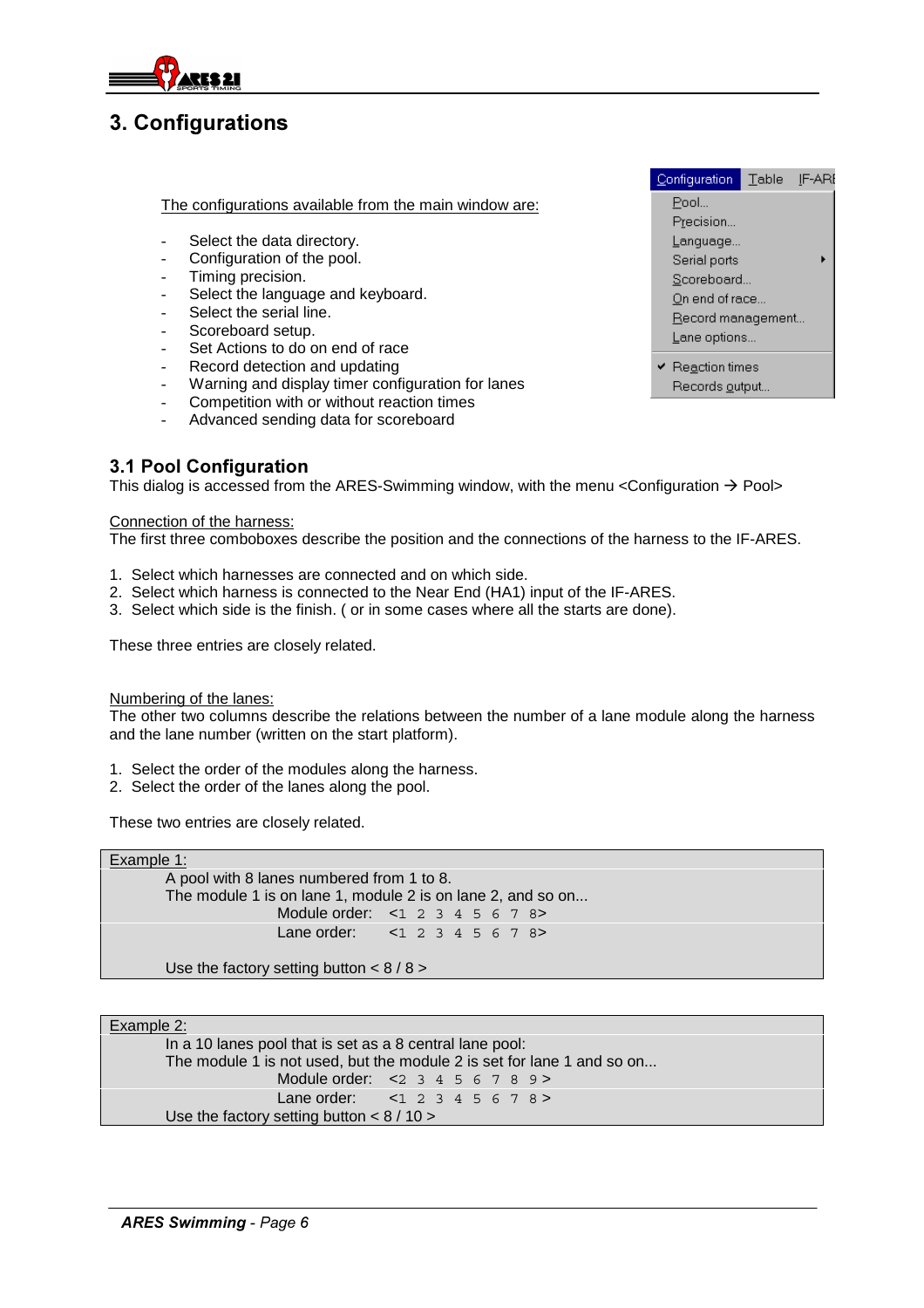

It is recommended you test these settings with the test window (launched by the test push-button). Please work with a partner who presses every contacts and check on the test window if it's correct one.

#### 3.1.1 Connection to the harness

This dialog is accessed from the <Pool configuration>, with the button <Contacts>.

#### Lanes connections :

Normal configuration with a touchpad, a platform, and a backup button. (For an Omega Electronics Interface)

| <b>Contacts</b>                                                                       |                                                                                      | $\vert x \vert$                                                           |
|---------------------------------------------------------------------------------------|--------------------------------------------------------------------------------------|---------------------------------------------------------------------------|
| Near End<br>Touchpad<br>⊽<br>$\nabla$ Platform<br>C Platform type<br>Button type<br>n | Far End<br>$\nabla$ Touchpad<br>Platform<br>1∽<br>Platform type<br>G.<br>Button type | Start<br>. Start System (normally closed)<br>O.<br>Button (normally open) |
| $\Box$ Button 1                                                                       | $\Box$ Button 1                                                                      |                                                                           |
| $\nabla$ Button 2<br>$\Gamma$ Button 3                                                | ⊽<br>Button 2<br>$\overline{\phantom{a}}$ Button 3                                   | 0K<br>Cancel                                                              |

For configuration with 3 buttons, the official time is the middle one (according to FINA rules).

With Daktronics interface you can use 3 buttons for the backup time, so the intermediate time shall be the official backup time. If only two buttons are available the official backup time shall be the adverage of those two buttons. If only one button is available the time of those button shall be the official backup time.

#### Start connection:

You can also set the type of your start system. (Standard Start Systems are normally closed)

| Note: | The start contact configuration is checked when the synchronisation (chapter 2) is done by |
|-------|--------------------------------------------------------------------------------------------|
|       | the start.                                                                                 |

#### **3.2 Timing precision**

This dialog is accessed from the <ARES-Swimming> window, with the menu <Configuration  $\rightarrow$ Precision>

The timing precision can be changed here and will affect any subsequent acquisition of times.

#### 3.3 Language

The language selection is used to change, the program texts (menus, button, ...).

Note: The texts for the style, length, round and category of a competitions are only changed when changing to a new data directory.

The keyboard selection is used to change the accelerators.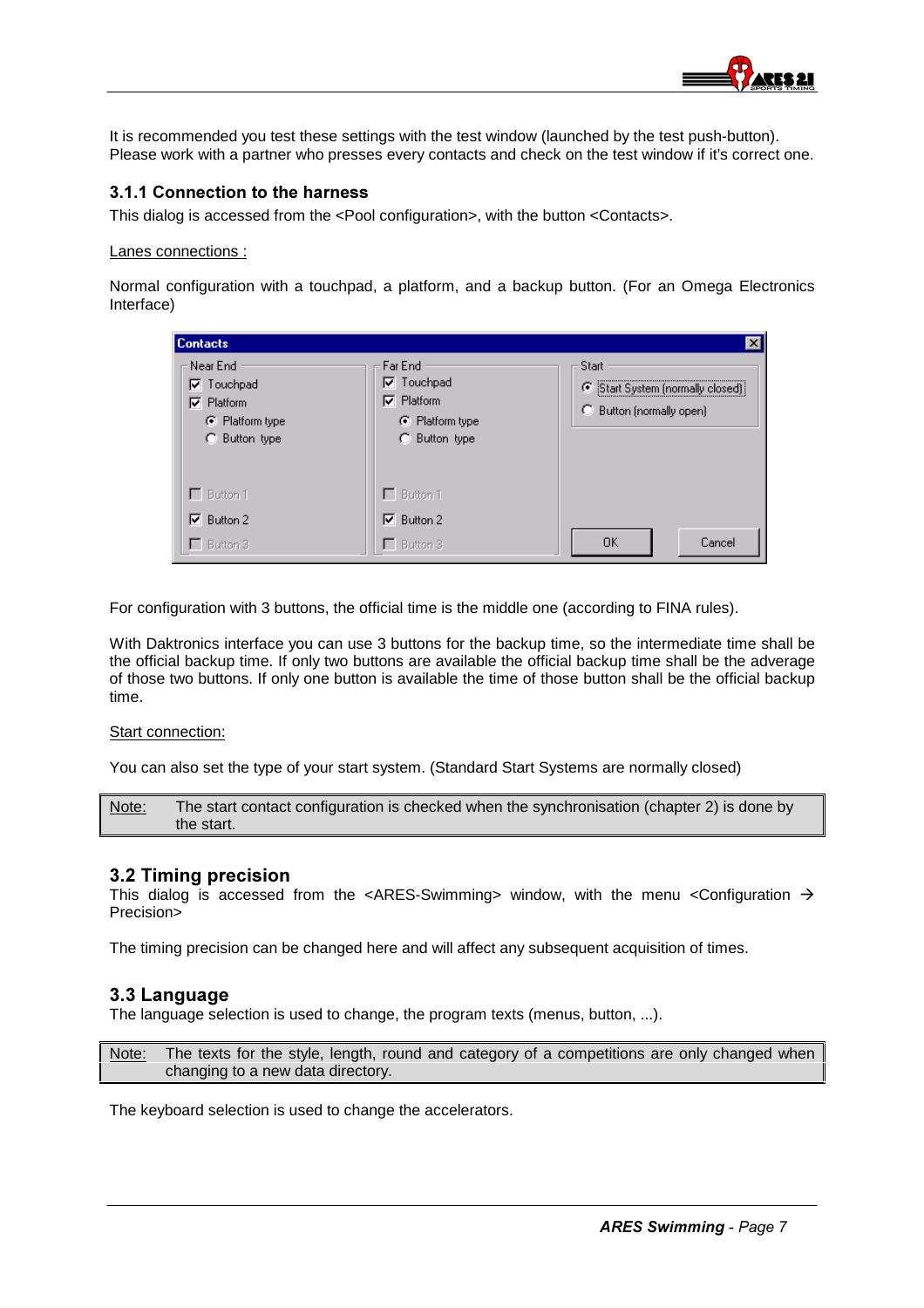

## 3.4 Reaction times

This option enables the detection of the start reaction time.

The reaction times appear on the <Race dialog> and are also sent to the SCB and the GP outputs.

# 4. The test window

This is a tool that helps you to check that the configuration is correct. This dialog is accessed from the  $\leq$ ARES-Swimming> window, with the menu  $\leq$ Configuration  $\rightarrow$  Precision  $\rightarrow$  Test>

This window displays in large characters the number of the lane that has been activated.

The contact (touchpad, platform and button  $\rightarrow$  Glossary, chapter13) are also displayed.

When a touchpad on the finish end has been activated, the sides of the window become black.

When a touchpad on the opposite end to the finish (e.g. 50m) has been activated, the sides of the window are half black, half white.

Lane entry: lets you select which lanes should be tested

Enter "\*' for all lanes

Enter '2 3' for lanes 2 and 3 ...

Hold time entry: lets you choose how long (in seconds) the number of the lane should be displayed. Enter '2' for displaying a number for 2 seconds.

Enter '0' to prevent the number from being erased before the next touch.

## 4.1 Disconnect the harness

This function is available from the 'Race dialog' with <Windows  $\rightarrow$  Timetable(F8)  $\rightarrow$  Race  $\rightarrow$  Options  $\rightarrow$  Enable Harnais>

In order to make some connection tests with some external system (SCB or data handling) while the pool is full of swimmer who 'warm up', it is possible to ask the programm to disconnect the harnesses by software.

WARNING: in this mode, no events are received from the pool. This function should be used only for tests.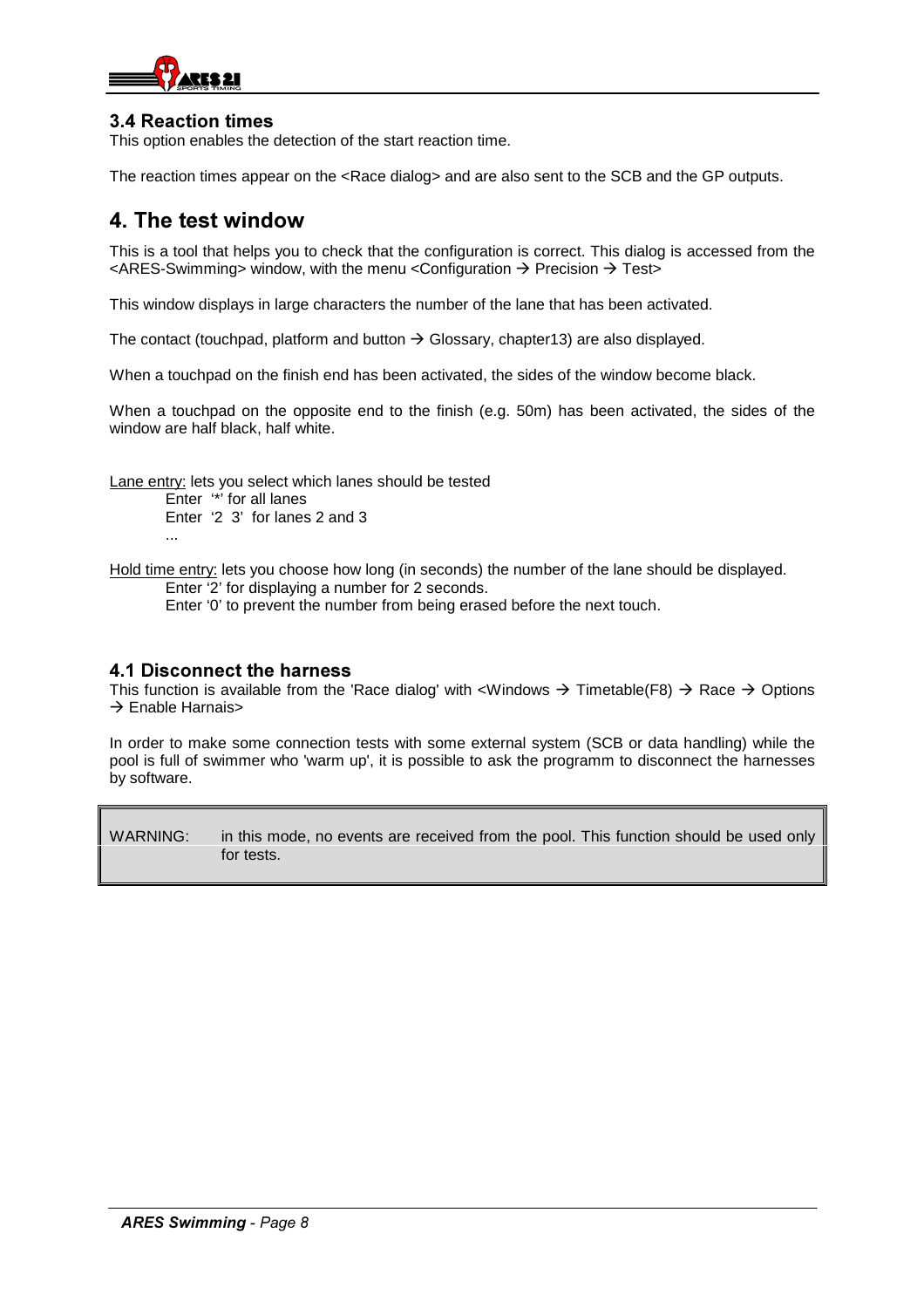

# 5. Timetable dialog



This dialog is accessed from the <ARES-Swimming> window, with the menu <Windows  $\rightarrow$  Timetable (F8)>.

From this dialog, you can start various actions from push-buttons:

- Edit a competition (select event number, distance, style, etc.). A competition is a group of heats.
- Edit the start list for the selected heat.
- Launch the race dialog for the selected heat.
- Connect a competition to the <Results dialog>.
- Connect a competition to the <Events dialog>.

Usually, the heat that is on the race dialog is also connected to the classify and events dialogs. In certain circumstances, such as to print or to review the events of a previous race, you may want to connect to the <Results dialog> a heat other than the one that is current. This can be done by unchecking the <1: follows race> box.

From the menu, you can :

- Delete a heat.
- Delete a whole competition.

You will get a message box to confirm the deletion.

Notes: You can edit a competition by double clicking on it in the competitions listbox. You can launch the race by double clicking on it in the heats listbox.

Import startlist from *Meet Manager software* for the selected competition and heat. It's only available if a computer running *Meet Manager* is connected to the GP port of the ARES.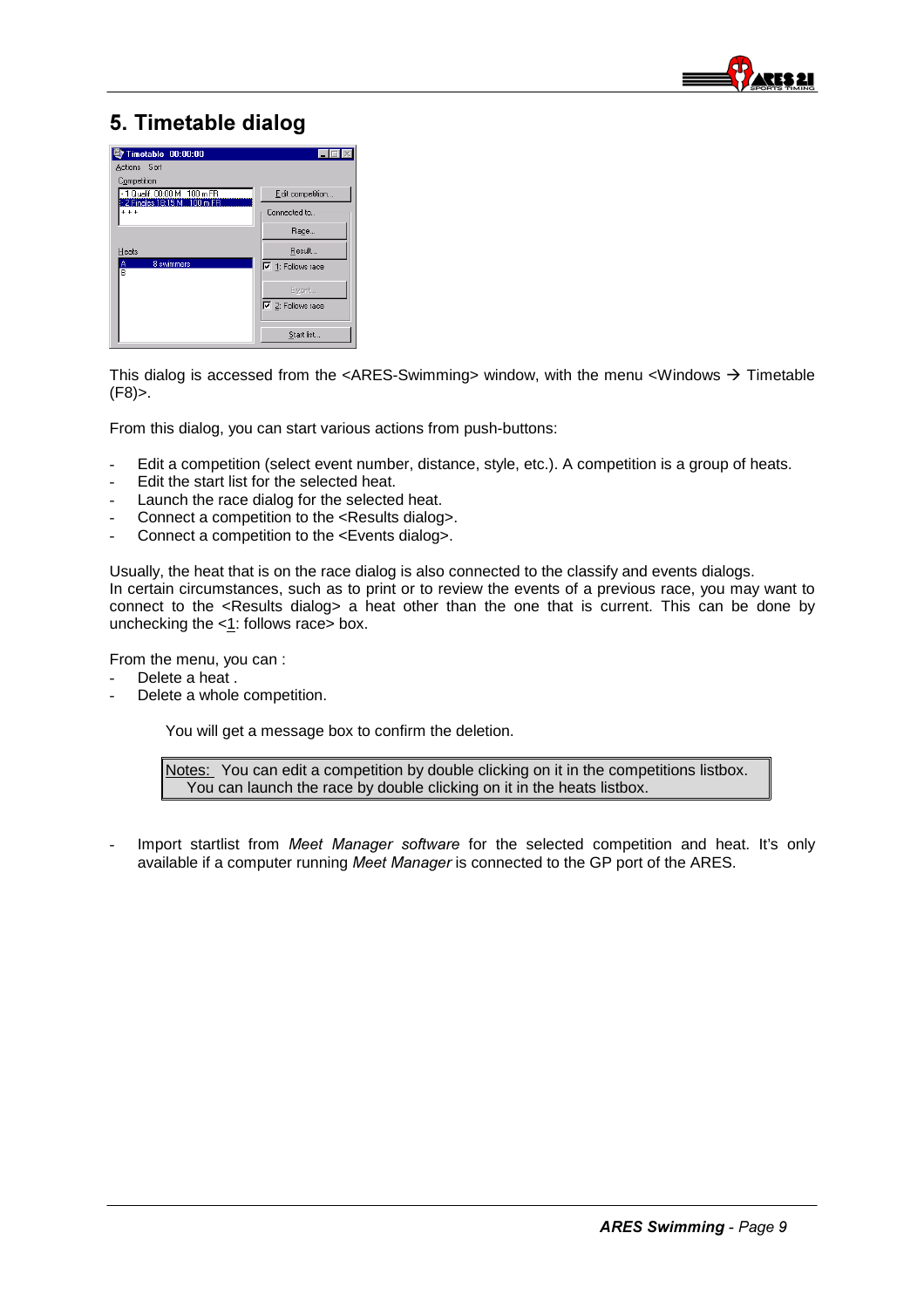

# 5.1 Editing a competition

| <b>Competition</b>                                                  |
|---------------------------------------------------------------------|
| Start time<br>Event Nb<br>Date<br>07/09/94<br>18:15<br>2<br>Finales |
| Race<br>▼ Freestyle<br>Men<br>100 <sub>m</sub>                      |
| <b>Title for Print</b>                                              |
| VII Swimming World Championships Roma'94                            |
| Title for Scoreboard                                                |
| Roma'94                                                             |
| Judge name for print                                                |
| Gonzalez Rodrigo                                                    |
| Cancel<br>OΚ                                                        |

To get the <Editing a competition dialog> :

- Be sure the timetable is active.
- To edit a new competition, select the line  $\lt$  +++  $>$  in the competition listbox and press the <Edit competition> button.
- To edit an existing competition, select it in the competition listbox and press the <Edit competition> button.

#### The event number and the round:

- for an existing competition, they cannot be changed.
- for a new competition, if they are the same as an existing competition, the  $\langle OK \rangle$ pushbutton will be disabled.

#### The length, style and category:

- They are used for a correct setting for the number of laps, records, and prints.
- The length,style and category values can be changed

#### The date, time and title:

• They are only used for the printed results.

#### Title line for the prints:

• The first title line is used for the printed results.

#### Title line for the scoreboard:

The second title line is sent to the scoreboard depending of the scoreboard Type. For more information about the SCB outputs, see Scoreboard, chapter 8.

#### Some automatic fields may be inserted. They are:

- %0 : Event number.
- %1 : Round.
- %2 : Heat number.
- %3 : Category.
- %4 : Length.
- %5 : Style.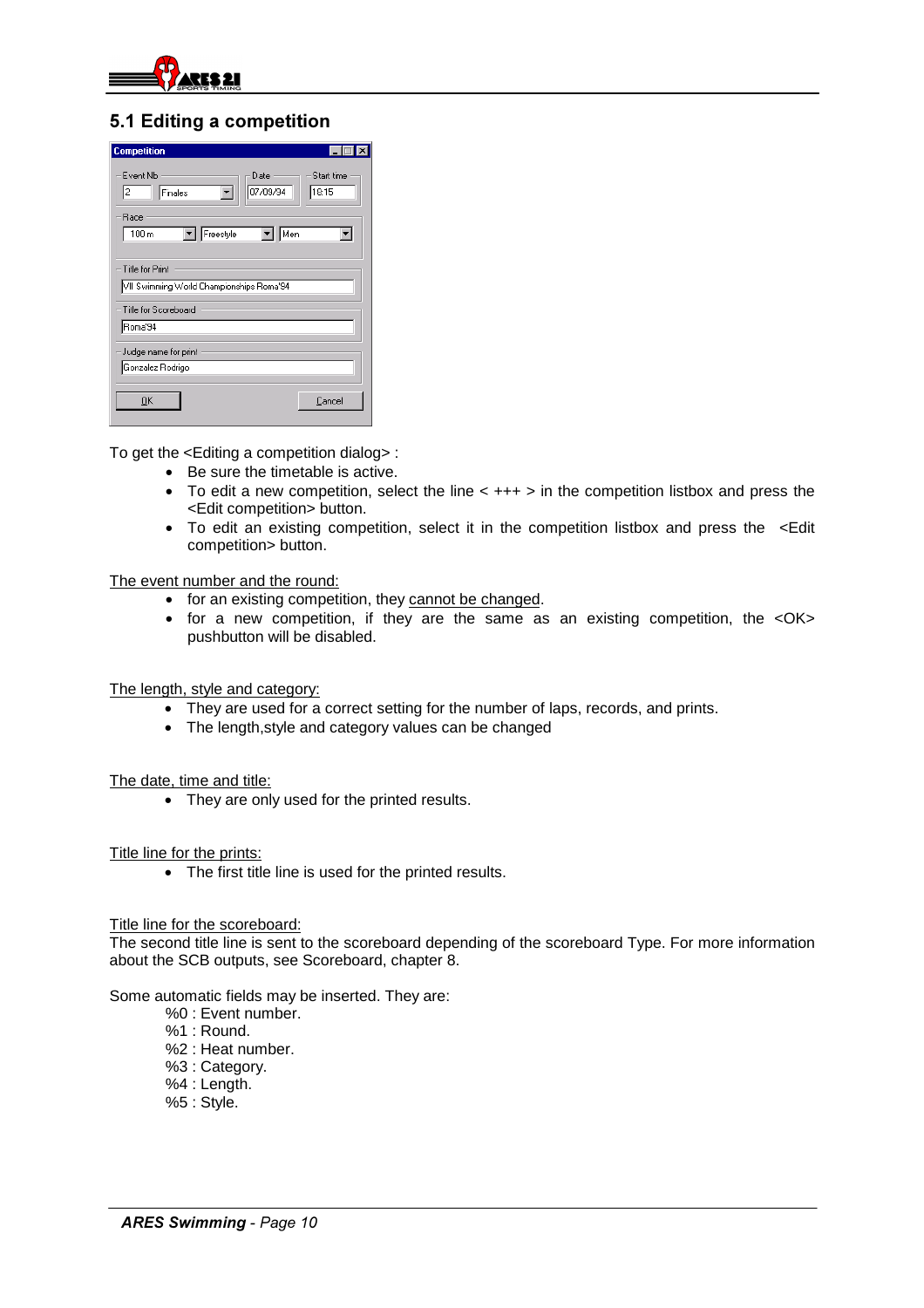

Example : Using these automatic fields, it is possible to edit a title as in the following example: Race : %0-%2, %1 --- %3 %4 %5 The above title line will be sent to the scoreboard as: Race : 18-A, Final --- Men 100m Freestyle

Official judge name:

The official judge name is meaned for the printed results. The name that is edited in this field will replace the name that has been set into the ARES-Print Utility.

#### 5.2 Editing the Start lists

To edit a start list, select the competition and the heat on the timetable dialog box and click the <start list> button.

The competitors are taken from the competitor table. Click the <Add> button, to obtain the competitors table.

The competitors are inserted at the selected entry in the list box of the start list edit dialog.

From the competitors table, select a competitor with double click (or press the <Enter> key) for entering into the start list.

#### 5.2.1 Editing a competitors name

Use this dialog to update or insert names in the competitors table.

- $\langle d \rangle$ : This is a number used by the software that uniquely defines every competitor.
- <Bib>: This is an optional identification number or text. It can be the id, can be let empty, or can take the value assigned by an external data handling, to ensure the coordination between the two systems.

Press <ESC> to quit this dialog.

#### 5.2.2 Editing the competitors table

To edit the competitors, go to the ARES-Swimming window, menu <Table  $\rightarrow$  Competitors Table  $\rightarrow$ Edit>.

To add or modify a competitor, go to the competitors list, click on the <Edit> button to add or modify a competitor.

To add a new competitor, select a new bib number or an empty bib number.

To modify a competitor, select his bib number.

#### 5.2.3 Changing the order of a start list

This dialog is accessed from the <Start list> dialog, with the button <Reorder>.

A competitor is sent to the start list with double click on it.

The competitors may be sent in any order.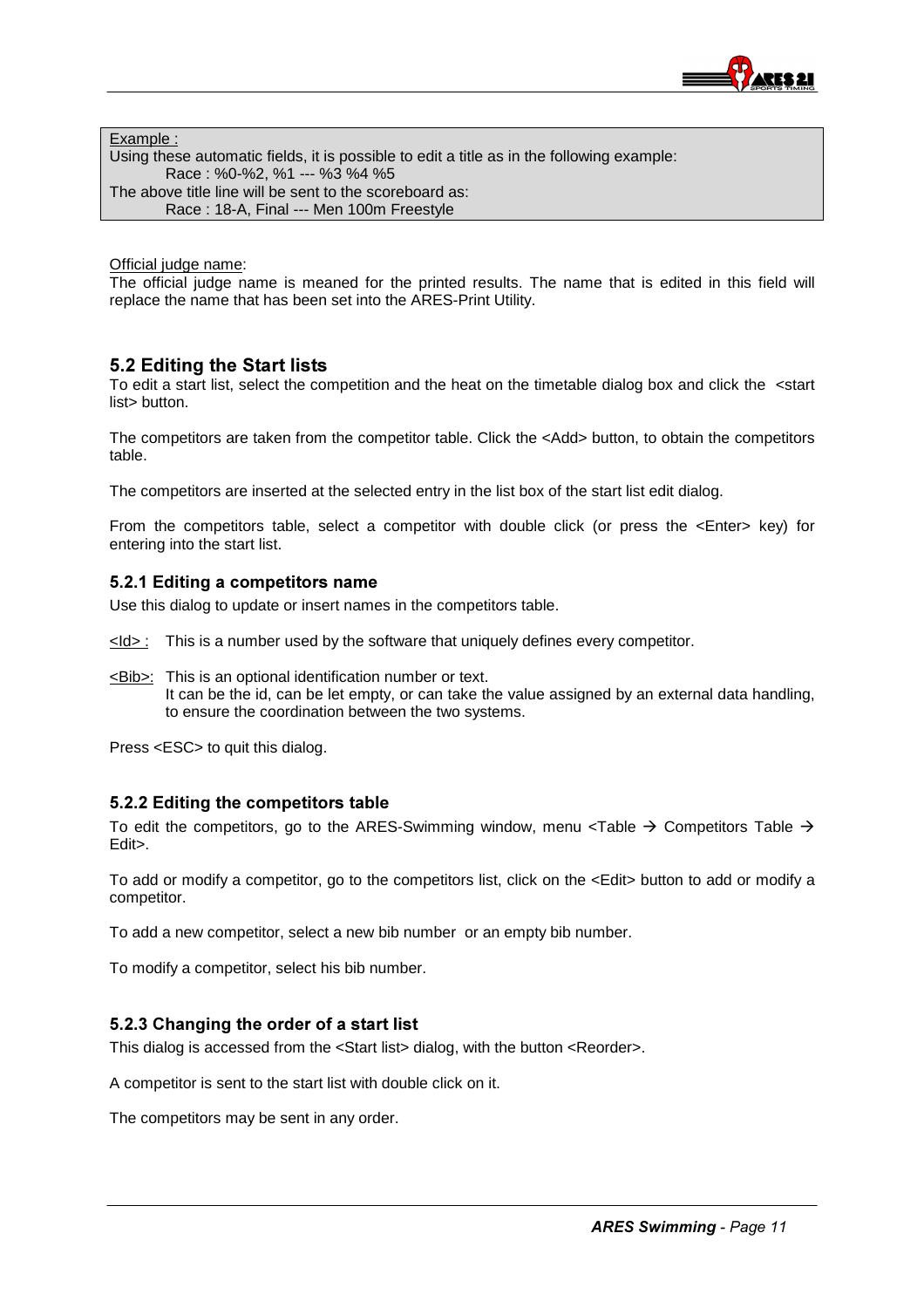

# 5.3 Race dialog

The configurations available from the race dialog are:

- The lane options.
- Arm delay.

This dialog is accessed from the Timetable window, with the button <Race>.

The race dialog must be launched to process a competition. You don't need to quit this dialog to obtain the next heat.

| H Arm start  |   |               |                      |
|--------------|---|---------------|----------------------|
| B C<br>П. 1. | n |               | a <mark>Ma</mark> pe |
| 100/100m     |   | 40 s(17)      | 50 m/100m            |
|              |   | $\rightarrow$ |                      |

#### On title lane:

- A) Shows the reaction Time
- B) Indicates the lap distance on the total distance for each side.
- C) Number of lap expected for this side.
- D) Stage of race (start, intermediate, finish).
- E) Displays the arm delay.

#### On the other lanes:

- A) Relay or reaction times.
- B) Times
- C) Number of lap done.<br>D) Status of the touchpa
- D) Status of the touchpads (See Arm the lanes).<br>E) Direction expected and rank.
- Direction expected and rank.

#### Start:

- $\overline{F}$  Arm status.<br>G) Running tim
- Running time.
- H) Arm start button.

#### Configuration:

I) Shows the contacts configuration for each side.

Note: There is a keyboard accelerator for the main functions and to select the popup menus (numbers 1 to 0, 0 is the  $10<sup>th</sup>$  lane).

# 5.3.1 Select the active side

For a two harness configuration:

- The active side has a red background.
- The active side is the one that reacts on actions, for instance an <arm All lanes>.
- Selection of the active side is done by clicking the mouse on a side of any lane, or through the <Actions  $\rightarrow$  toggle side selection <Space> menu.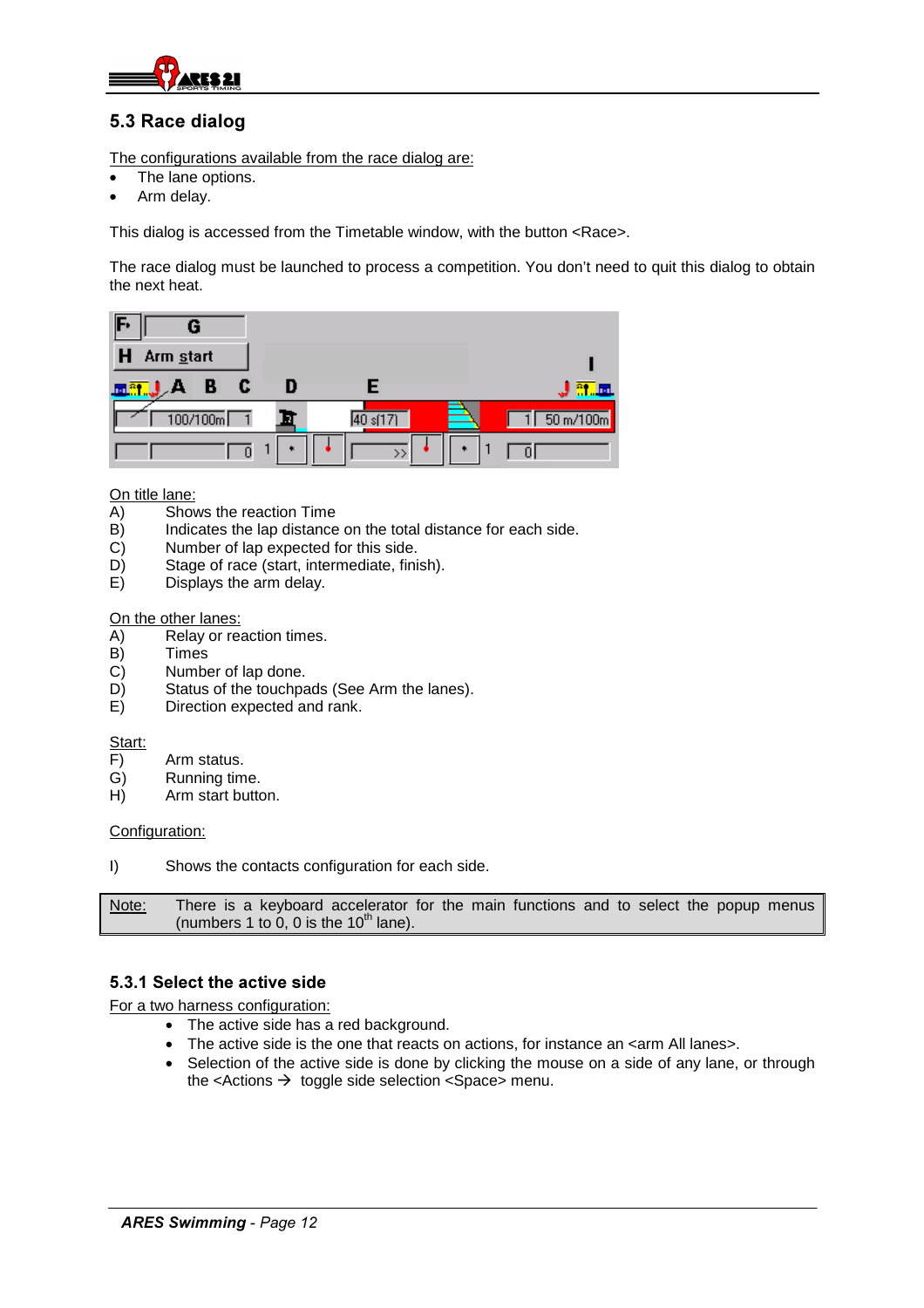

For a one harness configuration:

There is only one active side, i.e. the finish side.

## 5.3.2 Popup menus for the lanes

Popup menus for the lanes appear by either right clicking on the time field for each lane, or by pressing the number of the lane. (press 0 for lane 10).

For a two harness configuration, the popup appears on the selected active side.

The lane that has the popup menu is greyed.

### 5.3.3 Arm the lanes

Usually the lanes are automatically armed after the arming delay (user selectable). But you can override this property by selecting arm On or arm Off.

arm ON : all the lanes should be ready to accept a touch. arm OFF : all the lanes won't accent any touch. arm AUTO: all the lanes accept or not a touch, depending on the arming delay.

The lanes status can be selected

- individually : through the Popup menus for the lanes
- for all lanes: through the menu action of the race dialog.



a) Lane is not armed (due to arming delay).

- b) Lane is armed (after the arming delay).
	- c) Lane is being touched.
	- d) Lane is unused.
		- e) Lane is not armed (due to user actions).
		- f ) Lane is armed (due to user actions).
		- g) Lane has completed expected laps.

#### 5.3.4 Arm the start

When the race dialog is created, the start contact is armed. After a start is received, the start is disarmed.

Note: If you want to restart a race, after a false start, just arm the start with the button.

## 5.3.5 Manual start

To simulate a start :

- Check the start is armed.
- press the <Ctrl> and <Shift> keys
- and click on the status symbol for the start.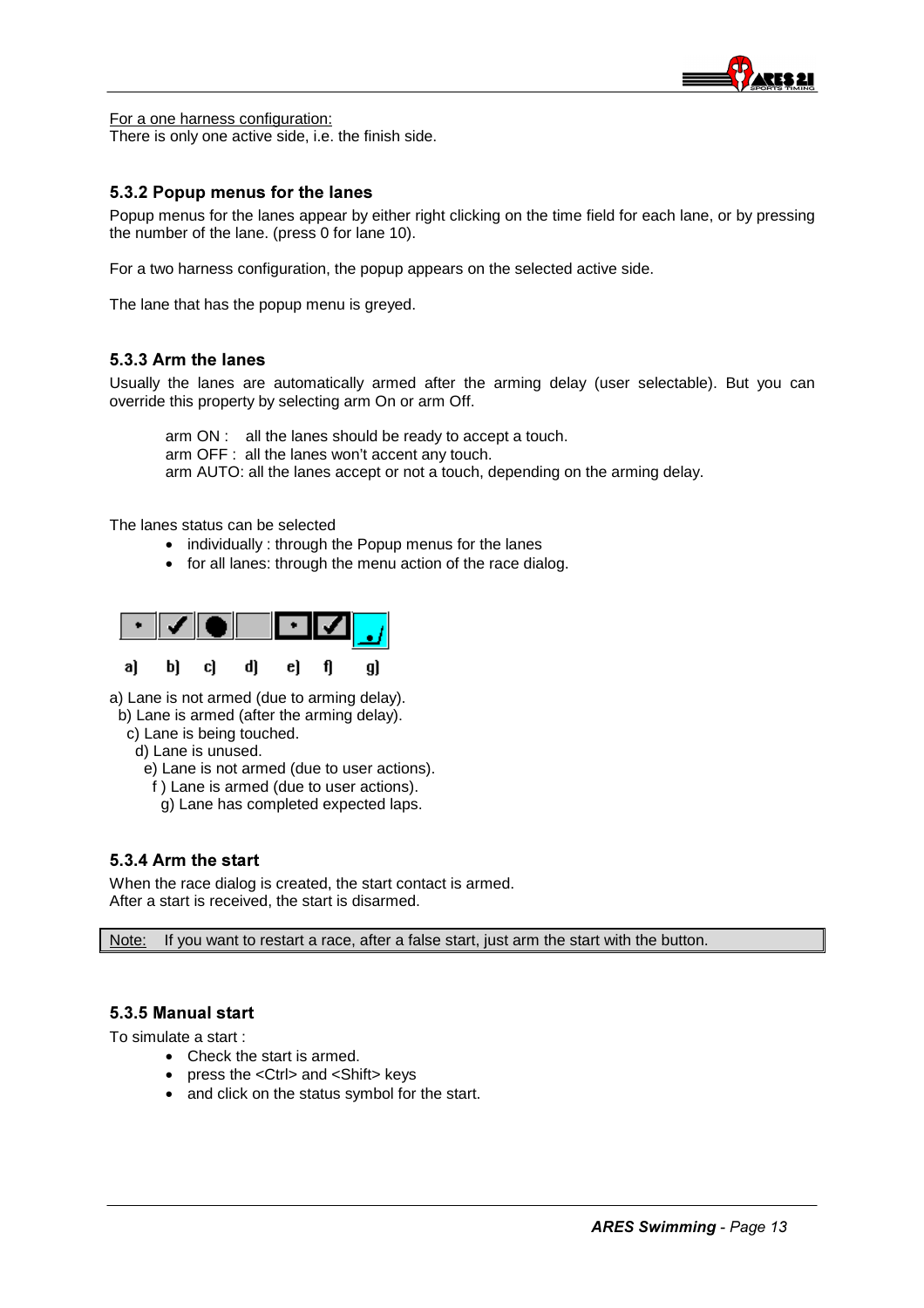

## 5.3.6 Manual time

To simulate a touch on the touchpad :

- press the <Ctrl> and <Shift> keys
- and click on the status symbol for the desired lane.

#### Or

- press the <Ctrl> and <Shift> keys
- and press the key '0','1'.....'9' of the desired lane.

### 5.3.7 Arming delay

| Arm delay               |             |               |  |  |  |  |
|-------------------------|-------------|---------------|--|--|--|--|
| $\overline{\mathbf{0}}$ |             | <b>Normal</b> |  |  |  |  |
| 17                      | After start |               |  |  |  |  |
| oк                      |             | Cancel        |  |  |  |  |

This dialog is accessed from the Race window, with the menu < Options  $\rightarrow$  Arm delay>.

This option controls the automatic arming process.

There are two arming delays to enter:

- 1. During the race : The arming delay should be a little less than the fastest time a swimmer can swim back and forth along the pool.
- 2. Just after the start : The arming delay should be a little less than the fastest time a swimmer can swim from the start until the opposite end.

#### 5.3.8 Lane options

This dialog is accessed from the Race window, with the menu < Options  $\rightarrow$  Settings>.

This dialog sets some options for all lanes.

#### Warning if no time:

Check it if you want to be warned when a swimmer doesn't get a time (too soft touch, abandoned...). The lane that received a <no time> warning has a blinking time entry.

The reaction when a lane gets a warning should be:

- Get the backup time if available, or make a <Lap +1> if the swimmer doesn't touch the pad.
- Disarm the lane if the swimmer has abandoned.

#### Erase intermediates after ...:

An intermediate time will be erased from the screen and from the scoreboard after x seconds.

Beep on touch:

If checked, the computer will emit a beep for every new valid time.

A different sound can be played if your computer has a sound device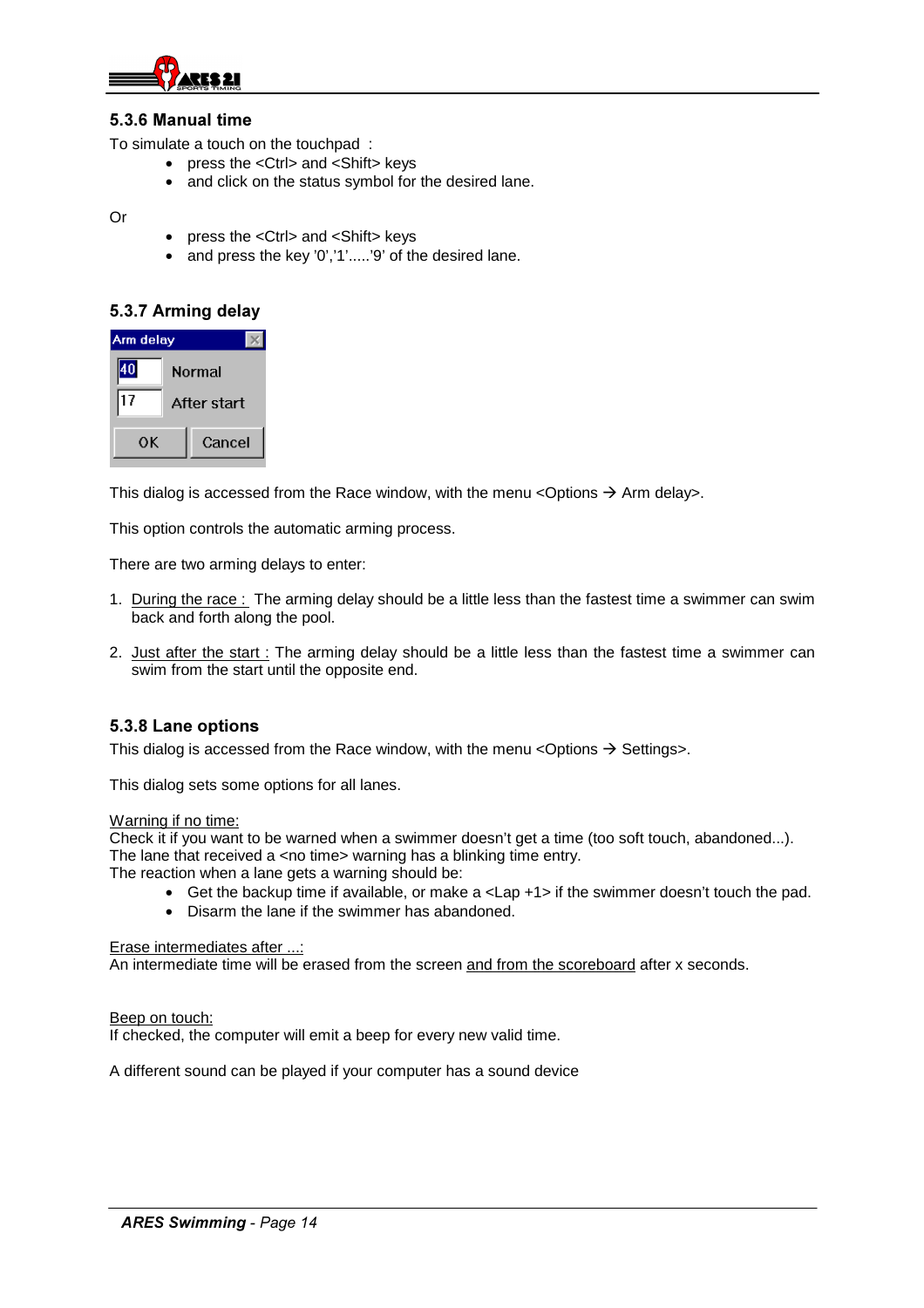

## 5.3.9 Next heat and next event.

To switch to the next heat:

- Be sure the race dialog is active.
- Select the menu <Actions  $\rightarrow$  Next heat>.

To switch to the next event:

- Be sure the race dialog is active.
- Select the menu <Actions  $\rightarrow$  Next event>.

#### 5.3.10 Actions during a race

<Lap -1> : Decrement the lap counter and arm the lane.

<Lap + 1>: Increment the lap counter.

<Edit Finish time>: Launch a dialog to enter the finish time. It is possible to introduce 0.0 for a swimmer who has not finished the race.

<Take Backup time>:

- If the lane is armed <On>, it will take the backup time for the expected lap.
- $\bullet$  If the lane is armed  $\leq$ Off $\geq$ , it will take the backup time for the lap that just occured.

#### Examples:

- The touchpads are not armed and a swimmer is arriving:

- 1. Select the side (if two harnesses).
- 2. Popup menu of the lane.
- 3. Arm the lane.

Or faster:

- 1. Select the side (if two harnesses).
- 2. Arm all the lanes. (With the accelerator keys)

- A swimmer arrives, but gives too soft a touch. You want to increment his lap number :

- 1. Select the side (if two harnesses).
- 2. Popup menu of the lane.
- 3. Lap +1;
- A swimmer arrives, but gives too soft a touch. You want to take the backup time :
	- 1. If lane is still armed, increment his lap count (see above).
	- 2. Select the side (if two harness).
	- 3. Popup menu of the lane.
	- 4. Backup time;
- A touch has been received before the swimmer arrives. You should decrement his lap number :
	- 1. Select the side (if two harness).
	- 2. Popup menu of the lane.
	- 3. Lap -1; (the lane is automatically rearmed, and is ready for the real touch).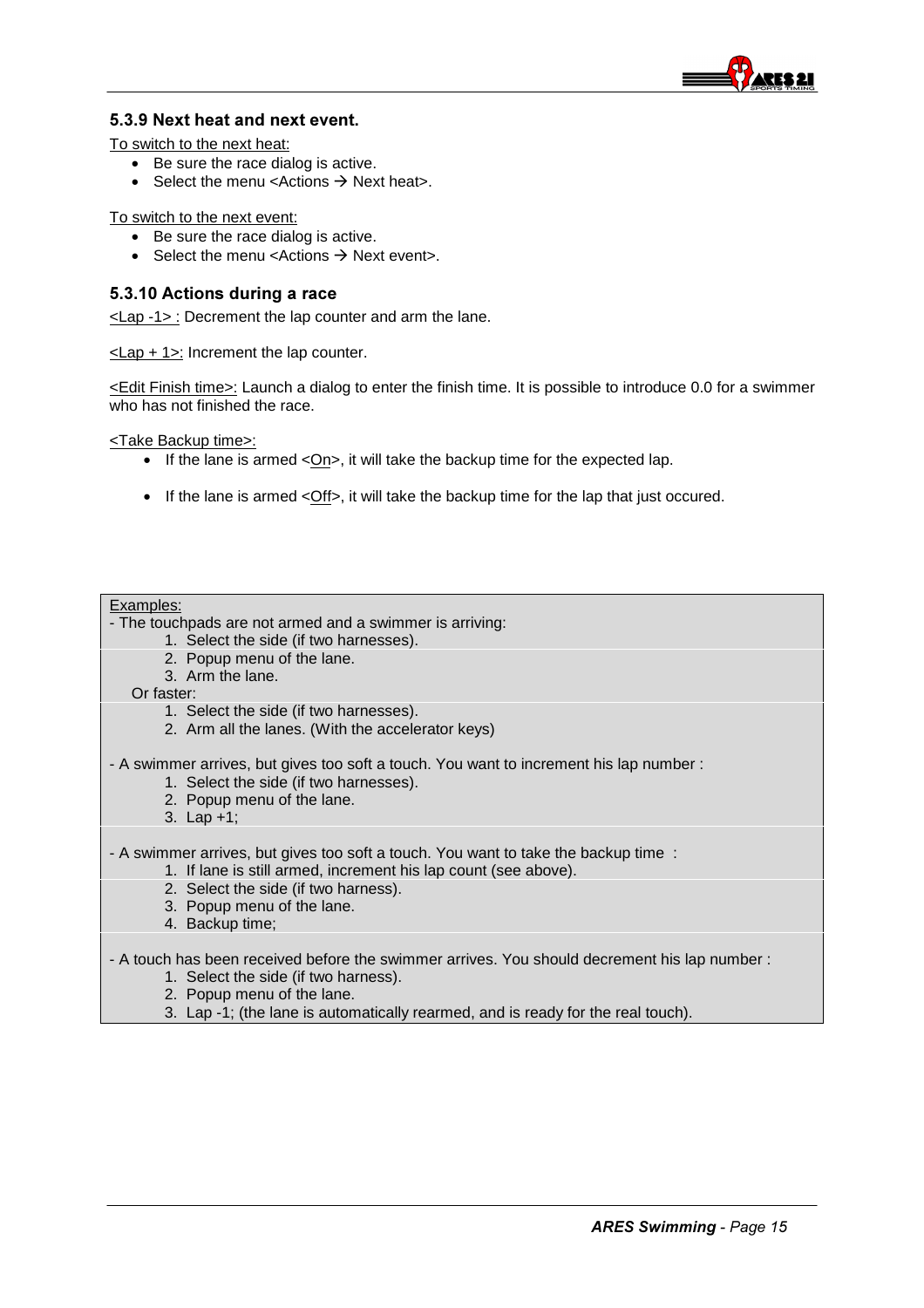

### 5.3.11 Retrieve race

From the <Race> dialog, menu <Actions>.

This action is mainly useful in two cases:

a) You started the wrong race:

- 1. Quit the <Race> dialog
- 2. Connect the actual heat to the <Race> dialog (from the <Timetable> dialog).
- 3. Select <Retrieve race>.

b) You missed the start:

This means that the heat.was not connected to the race when the start occurs.

- 1. Select <Retrieve race>.
- 2. View the list of events in the <Events> dialog (<F6>)
- 3. Select the start event in the list (normally it is the first one).
- 4. Activate this start (<Actions  $\rightarrow$  Validate).
- 5. Return to the <Race dialog> (<F5>).

# 5.4 Result dialog

#### 5.4.1 Copy and paste results

These functions may be very useful if you have processed the wrong race. See also <Retrieve race> in the <Race> dialog chapter 5.3.11.

For instance, you processed the final A, but in fact it was the final B that took place. So you should move the result from the final A to the final B.

Copy results : Select the heat from which the results should be moved and click on the <copy> menu. Paste results : Select the heat to which the results should be moved and click on the <paste> menu.

## 5.4.2 Available configurations

The configurations available from the result dialog are:

- Records settings.
- The 'Before the race' records editing.
- End of race actions (for printing).

The result dialog is launched when a heat is being connected to the race. It may also be launched from the <Timetable> window, pushbutton <Result>.

End of race:

This dialog is used to view the final and intermediate results. The button <End of race> is used to launch a printed result, or to update a result file. Select the actions to be taken when <End of race> is pressed with the menu < On End of race  $\rightarrow$  Options>.

Records:

Manually set a record:

To set manually a record (e.g. NWR or NER), select in the listbox the lane where the record should appear, and launch the  $\leq$ Records  $\rightarrow$  Options is dialog.

Select a record type in the combobox.

Use the <Clear> or <Set> button to set a record for the selected lane in the <Results> dialog.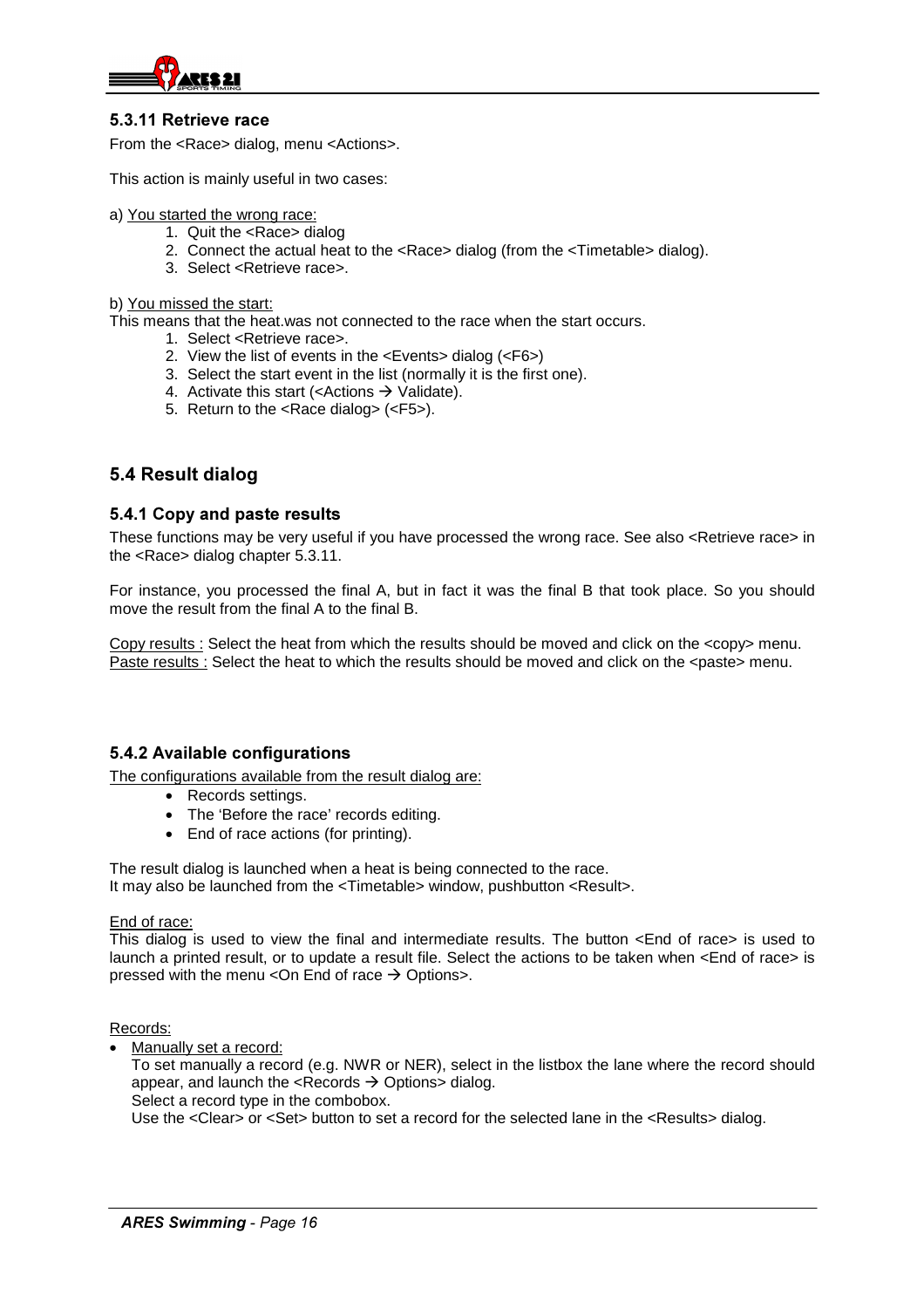

• Record detection:

To choose if records should be detected automatically, go to the <Records  $\rightarrow$  Options> dialog. The program compares the time of the winner and any record of the three levels of records. If the record is beaten, the <new record text> is added after the finish time.

Record update:

The program asks to update the record table when the <End of race> action occurs.

• Edit a record

The records that where valid before the selected race and that appear on the print can be modified with  $\leq$  Records  $\Rightarrow$  Edit for print>. Note that the records for the print are updated by the program on <End of race>.

To remove a record for the print, call the edit record dialog, and set an empty text in the time entry (chapter 6).

Disqualifying a lane: enter its number in the  $\leq$ Status  $\rightarrow$ Disqualified> entry field.

## 5.4.3 End Of Race Options (printed results)

This dialog is accessed from the <Results> dialog, menu <End of race  $\rightarrow$  Options>.

With this dialog, you can select which actions will be done when the button <End of race> of the result dialog is pressed.

#### Note: normally just one box should be checked.

<Direct...> :

- If your have an Internet browser, the program will use it to generate the result page (HTML) file). You must select if you want to have preview (HTML preview) or not (HTML) in the combobox on the right.
- Select TXT or TXT Preview to print the result using Notpad program.
- Select %D to save the result in a unique file name in the data directory. The filename will be "sEEERRHH.txt" (EEE: event number, RR round number, HH heat number).

<Print program> : Default.

• the results are sent to the ARES-Print program, which is connected with a DDE interface.

<IF-ARES serial printer> :

• the results are sent to the micro printer that can be connected directly onto the IF-ARES.

<Update result table file>:

• the results are added to a text file that could be imported into a database.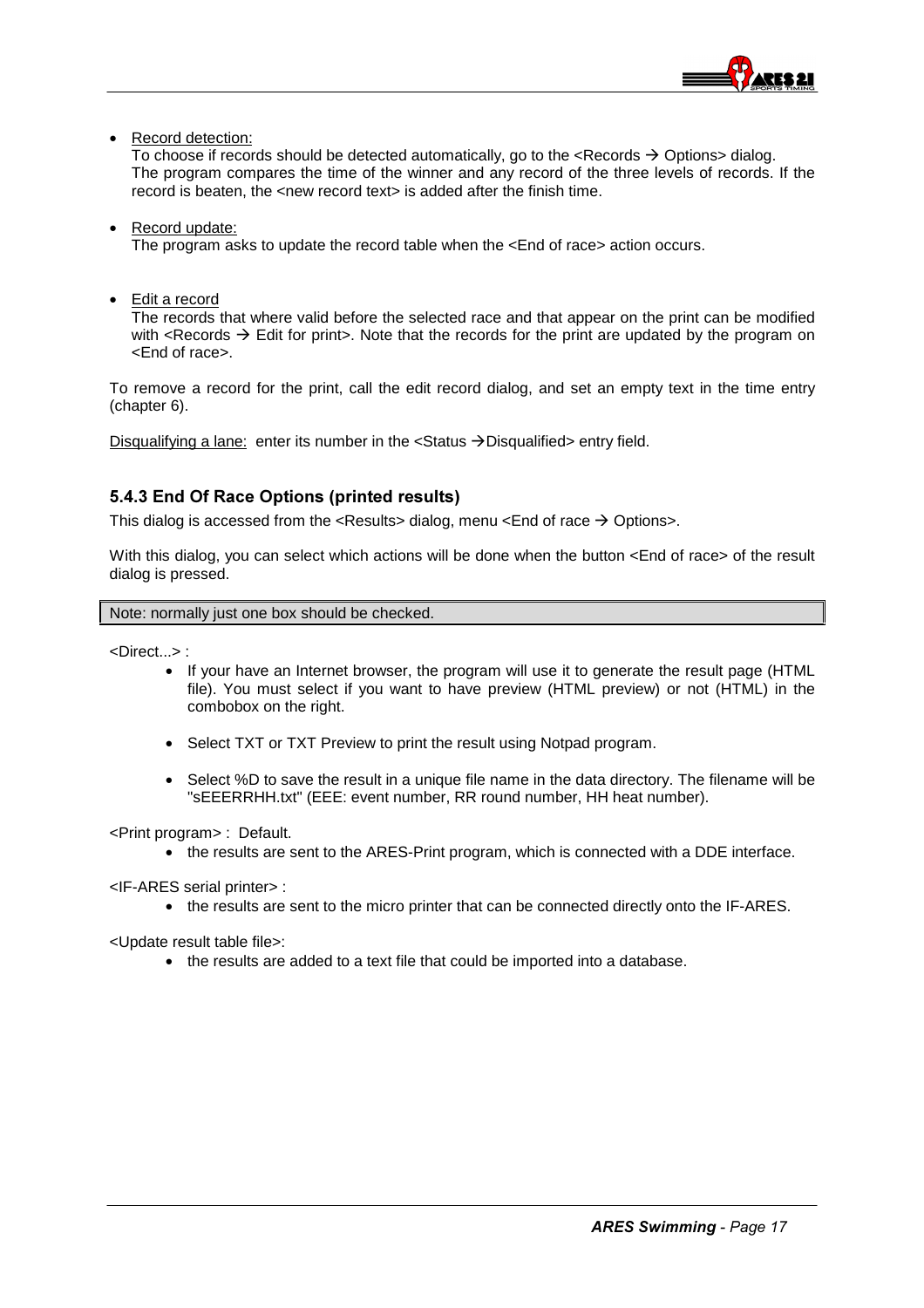

# 6. Records options

# 6.1 Editing the records table.

To edit the records, go to the main window, menu <Table  $\rightarrow$  Records Table  $\rightarrow$  Edit>.

To add or modify a record, go the records list, click on the <Edit> button.

A record can also be added or modified from the <Race dialog>.

## 6.2 Edit the record from the race dialog

The records for the heat that is on race are displayed on top of the race dialog.

From the race dialog, the menu <Records  $\rightarrow$  Edit> lets you modify or add these records.

To delete a record, call the edit record dialog, and set an empty text in the time entry.

## 6.3 Updating a record

This dialog will appear in 3 cases:

- When editing the records table. (Button edit from the record list) (chaptere 6.12)
- When editing the record for the race that is active. (from the race dialog).
- When a new record is being put automatically in the records table.

Kind of record: There are 3 levels (like WR, ER, NR). The texts for these kinds of records can be edited (for example to use CR in place of ER, etc).

Note: For fast editiing, you don't need to type the punctuation for the times. e.g you can type <12254> for <1:22.54>

To quit this dialog, press <ESC>.

## 6.4 The record output dialog

This dialog is accessed from the ARES-Swimming window, menu <Configuration  $\rightarrow$  Records output>.

The dialog controls the outputs of the records, and also some other exportation data functions (startlists, …). This can be used to drive a TV character generator or for a Scoreboard.

#### Clear Pushbutton:

Send the command to clear the fields depending of the mode definition. This button may be simulated with an external connection on the Line2 input of the IF-ARES.

#### Manual Pushbutton:

Send the datas as defined in the mode. This button may be simulated with an external connection on the L3 input of the IF-ARES.

Mode:

<Default>: the output is done on IF-ARES SCB port. Rec1 and Rec2 before the start & before the finish. Rec1 before the intermediates. Difference of the time compared with Rec1 after an intermediate.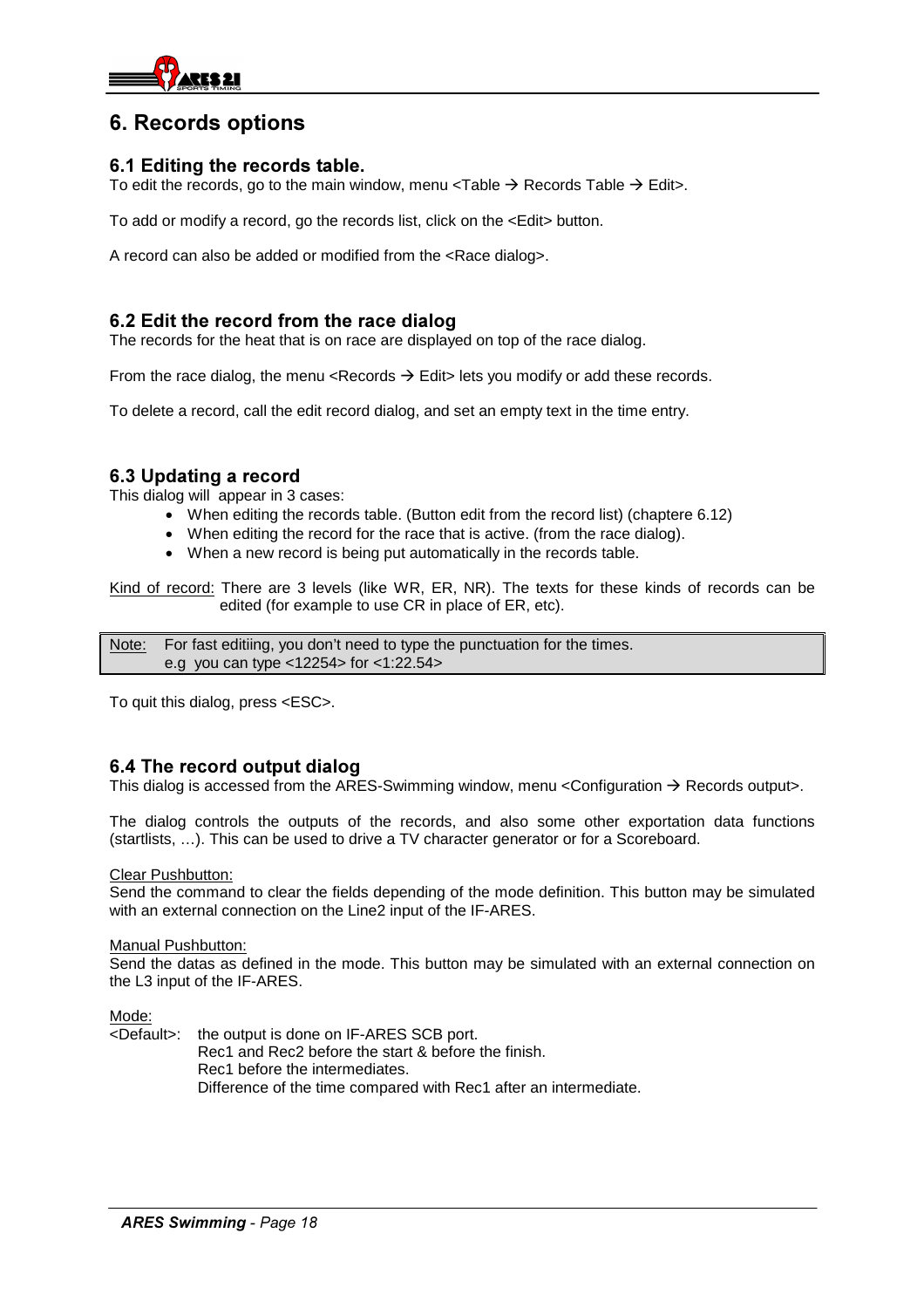

Note: the user can edit his own mode. See *Advanced* in help file for the syntax of the configuration file.

<Follows event>: The records are automatically sent .

# 6.5 Record split times

| Split time records |      |        |  |
|--------------------|------|--------|--|
| <b>Distance</b>    | Time |        |  |
|                    |      |        |  |
|                    |      |        |  |
|                    |      |        |  |
|                    |      |        |  |
|                    |      |        |  |
|                    |      |        |  |
|                    |      |        |  |
|                    |      |        |  |
| OK                 |      | Cancel |  |

This dialog is used to edit the split times for a record. You can open it in the following way <Table  $\rightarrow$ Records Table  $\rightarrow$  Edit  $\rightarrow$  Edit  $\rightarrow$  Split time records>

The left-hand list shows the distances, the right-hand list displays the times for each distance.

Note: For fast editing, you also don't need to type the punctuation for the times. e.g you can type <12254> for <1:22.54>

When a record is beaten, these lists are automatically modified.

The split times are mainly used with the <Records output > option.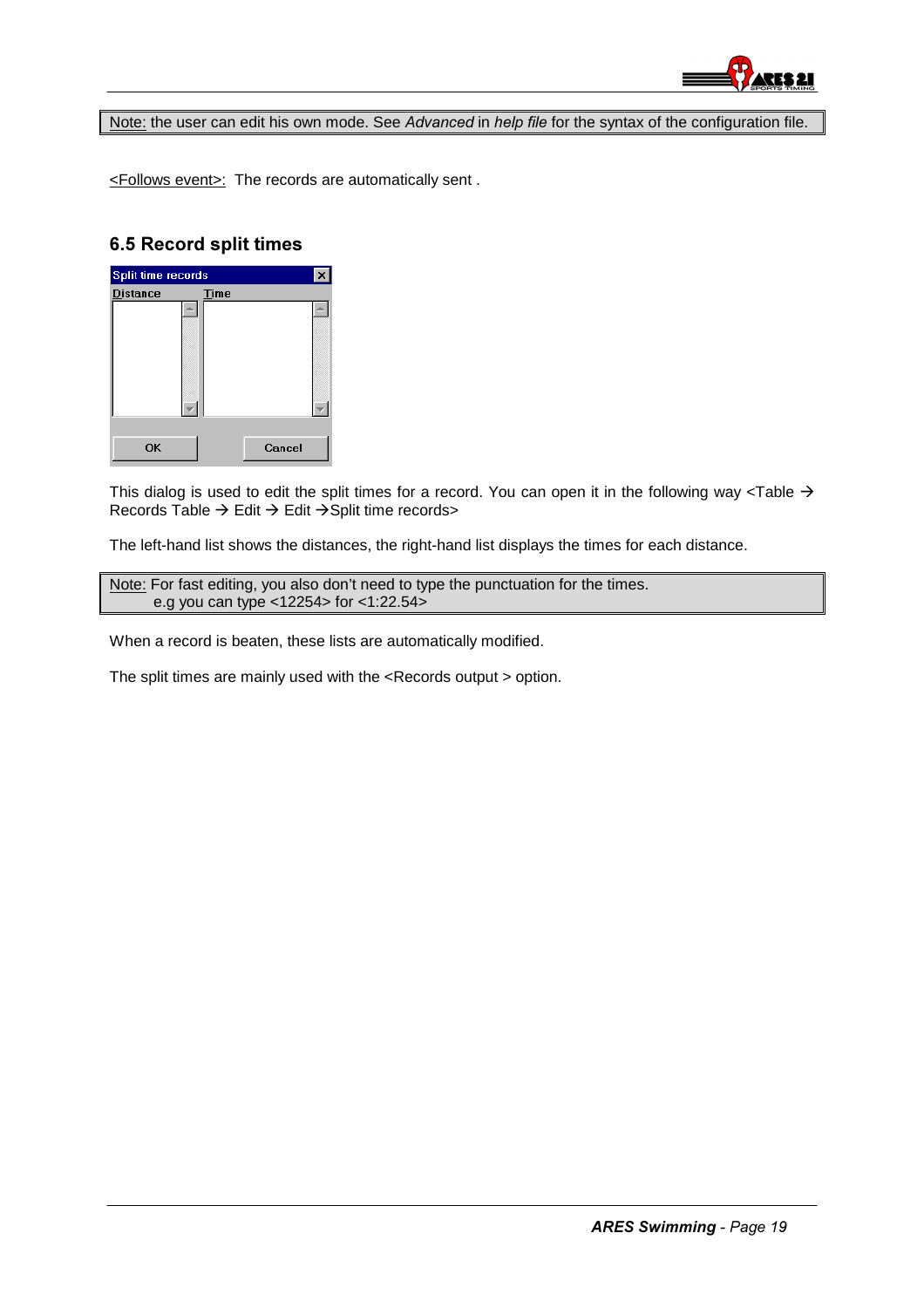

# 7. Event Dialog

|         |                                                    |       |            | <b>Events</b> |                                                                                                                                                                      |  |  |  |  |
|---------|----------------------------------------------------|-------|------------|---------------|----------------------------------------------------------------------------------------------------------------------------------------------------------------------|--|--|--|--|
| Actions |                                                    |       |            |               |                                                                                                                                                                      |  |  |  |  |
|         | Selection                                          |       |            | Power M & B   |                                                                                                                                                                      |  |  |  |  |
|         | $\vert \underline{\textbf{t}} \vert$ Side<br>Right |       |            |               |                                                                                                                                                                      |  |  |  |  |
|         |                                                    |       |            |               |                                                                                                                                                                      |  |  |  |  |
|         |                                                    |       | Dist.      |               |                                                                                                                                                                      |  |  |  |  |
|         |                                                    |       | Lane       | View all      |                                                                                                                                                                      |  |  |  |  |
|         |                                                    |       | Lane Dist. | Time          |                                                                                                                                                                      |  |  |  |  |
|         |                                                    |       |            |               |                                                                                                                                                                      |  |  |  |  |
| т       | r 1                                                | 6:    | 100m:      | 26.35         | ->⊦                                                                                                                                                                  |  |  |  |  |
| т       | E I                                                | 3:    | $100m$ :   | 27.39         | ->                                                                                                                                                                   |  |  |  |  |
| T       | <b>TV1</b>                                         | 8:    | $100m$ :   | 42.49         |                                                                                                                                                                      |  |  |  |  |
| т       | [V]                                                | $-7:$ | $100m$ :   | 42.61         |                                                                                                                                                                      |  |  |  |  |
| т       | [V]                                                | - 6:  | $100m$ :   | 42.76         |                                                                                                                                                                      |  |  |  |  |
| т       | LAJ.                                               | - 5:  | $100m$ :   | 42.89         | $\begin{array}{ccc} & \rightarrow & \rightarrow & \rightarrow \\ & \rightarrow & \rightarrow & \rightarrow \\ & \rightarrow & \rightarrow & \rightarrow \end{array}$ |  |  |  |  |
| т       | EV1                                                | $-4:$ | $100m$ :   | 42.99         |                                                                                                                                                                      |  |  |  |  |
| т       | [V]                                                | 3:    | 100m:      | 43.11         | $\frac{-}{2}$                                                                                                                                                        |  |  |  |  |
| T       | [V]                                                | 2:    | $100m$ :   | 43.27         |                                                                                                                                                                      |  |  |  |  |
| Ŧ       | [V]                                                | 1:    | $100m$ :   | 43.48         | -5                                                                                                                                                                   |  |  |  |  |
|         |                                                    |       |            |               |                                                                                                                                                                      |  |  |  |  |
|         |                                                    |       |            |               |                                                                                                                                                                      |  |  |  |  |
|         |                                                    |       |            |               |                                                                                                                                                                      |  |  |  |  |

This dialog is accessed from the  $\leq$ ARES-Swimming> window, with the menu  $\leq$ Windows  $\rightarrow$  Events>

This dialog is used to check all the information that comes from the pool.

This dialog displays a list of the all the individual times coming from the pool. The times are assigned to the race that is currently connected to this dialog (it is usually the same race as the one in the <Race> dialog).

When no race is connected, the times are just displayed, but never stored.

This window could be minimize with the accelerator key <F6>.

#### Modifying an time:

- Validate: Set the selected time as the significant time for this lap.
- Lap +1 : Set the selected time as the significant time for the next lap.
- Lap -1 : Set the selected time as the significant time for the previous lap.

#### Editing a new time:

A time cannot be changed. But a new time can be added.

Select the side (if two harnesses are used), select the lap and select the lane and then click on the edit menu.

#### The list of times.

A line in the listbox appears like this: <source><status><lane><lap><time><harness>.

#### the source

- T : touchpad B : manual pushbutton backup.
- <> : false start time for a relay race or reaction time.
- space : other (edited, ...).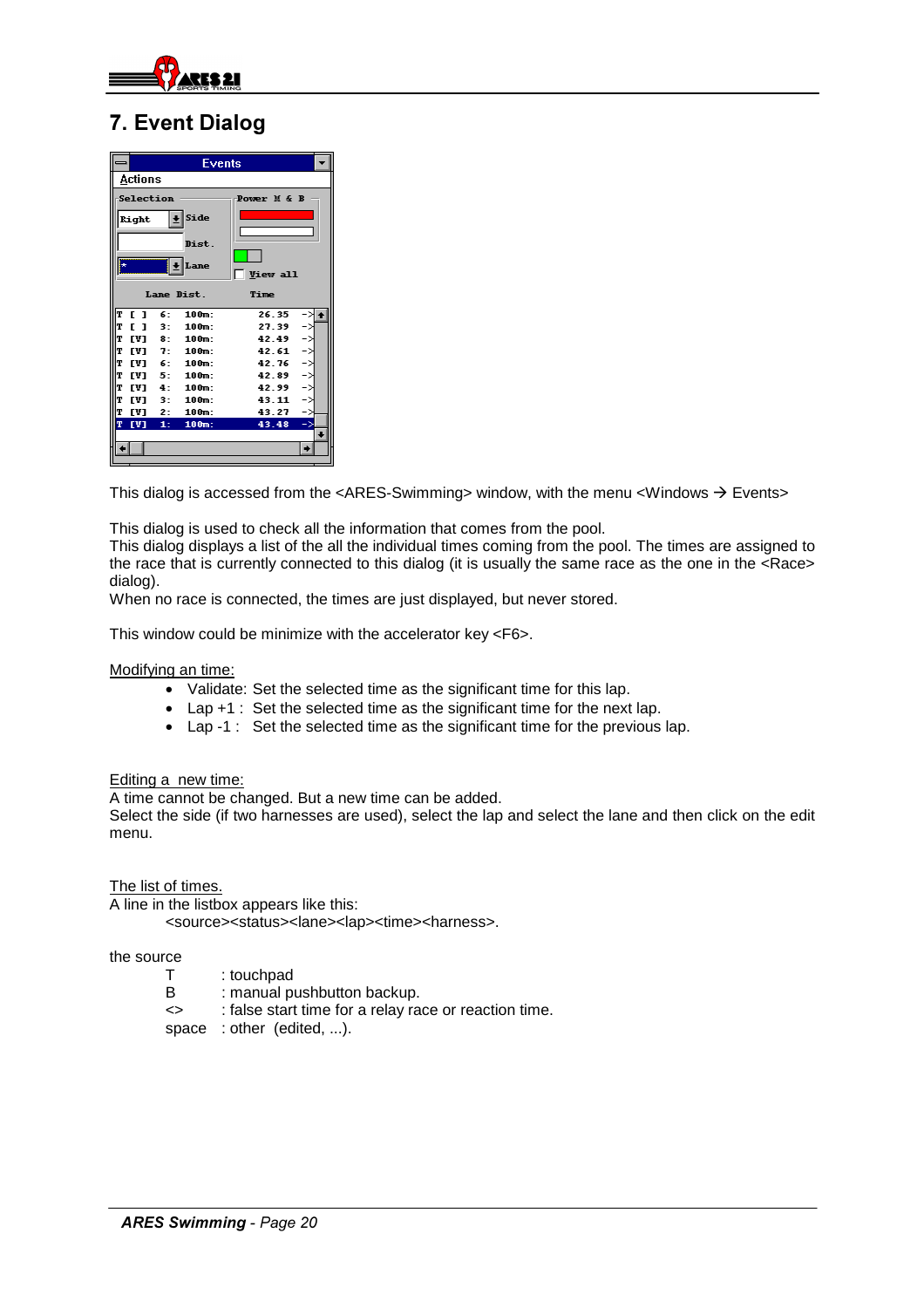

the status:

- [V] : a valid time.<br>[V]M : a valid, mani
- $[V]$ M : a valid, manually generated time (from the keyboard).<br>[V]E : a valid, edited time (from the keyboard).
- : a valid, edited time (from the keyboard).
- [+] : an time that occurs when the lane was armed, but has been invalidated.
- [ ] : an time that is non-significant.<br>
[ ]M : manually generated (from the l<br>
[ ]E : edited (from the keyboard).
- : manually generated (from the keyboard).
- $\therefore$  edited (from the keyboard).

the lap: this is the lap number for this time. A "\*" is added if the lap has been changed for this time.

the time: the time elapsed from the last valid start.

the harness: <- : the time comes from the left harness. -> : from the right harness.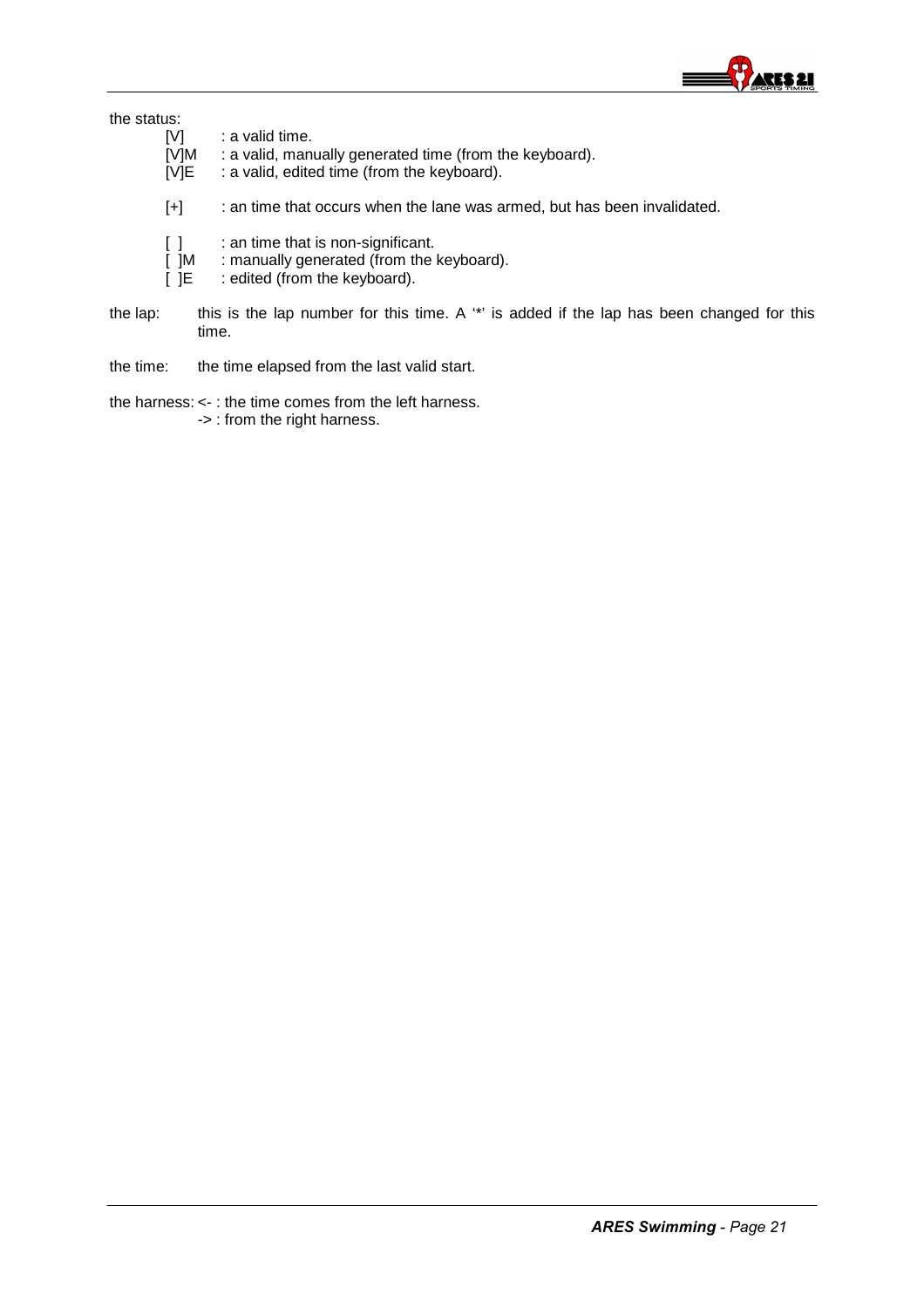

# 8. Scoreboard.

|                               |  | Scoreboard DH Configuration | Ιċ |  |  |  |  |
|-------------------------------|--|-----------------------------|----|--|--|--|--|
| On I⊲Ctrl Insert>             |  |                             |    |  |  |  |  |
| ✔ Off I <ctrl home=""></ctrl> |  |                             |    |  |  |  |  |
| Send from Meet Manager        |  |                             |    |  |  |  |  |
| Send additional information   |  |                             |    |  |  |  |  |
| Results !< Ctrl PageUp>       |  |                             |    |  |  |  |  |
| Davtime                       |  |                             |    |  |  |  |  |
| Freezed KPAUSE>               |  |                             |    |  |  |  |  |

The scoreboard commands are accessed from the ARES-Swimming window.

<On race> : The scoreboard follows the race.

<Send from Meet Manager> : Popup menu which allows to send Startlist, Finish list, Women's scores, Men's scores or Mixed scores from *Meet Manager software* database. It's only available if a computer running *Meet Manager* is connected to the GP port of the ARES.The ARES software is absoloutly transparent and it send those information in ERTD mode on the ARES scoreboard (SCB) port.

 $\le$ Send additionnal information... $>$  : Allows to send additionnal number like team score on a 12<sup>th</sup> line on the scoreboard. This menu is only available in UNT4 modes

<Results> : The score board displays the result of the heat that is connected to the <result> dialog.

To send the first page: Press <Scoreboard  $\rightarrow$  Results>.

If no hold time is set, do the following to send the next page: Press <Scoreboard  $\rightarrow$ Results>.

To resend the first page: Press <Scoreboard  $\rightarrow$  Off> and then press <Scoreboard  $\rightarrow$ Results>.

#### Displaying the result of a previous race.

- 1. On the timetable dialog, select the competition and the heat
- 2. Uncheck the < 1: follows race>.
- 3. Click the <Results> pushbutton. to connect the selected heat to the results dialog.
- 4. And set the scorboard for <Results>.
- <Daytime> : Sends the daytime to the score board. (Don't forget to synchronize the IF-ARES !! ).
- <Freezed> : Frezzes the current result on SCB (Use this option between each event to let results on scoreboard).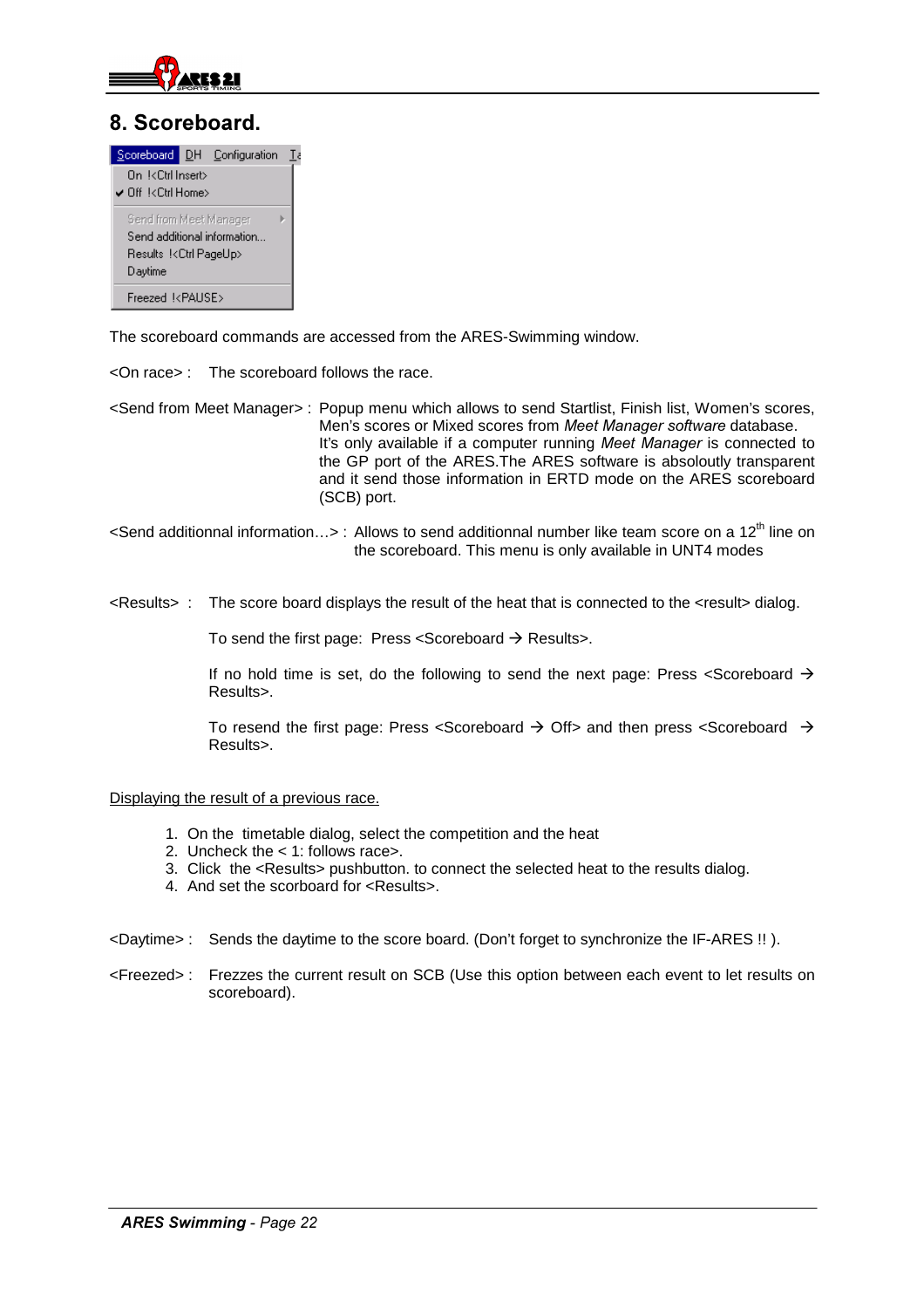

#### Configuration from the setup window:

| $SCB - On$               |                               |
|--------------------------|-------------------------------|
| l8<br>Lines per page     |                               |
| 13<br>Hold time per page |                               |
|                          |                               |
| Kind                     | <b>Reaction Time At Start</b> |
| $\nabla$ RS485           | Enable                        |
| UNT4 Rank                | Mask Running Time             |
| OSA.                     |                               |

The Scoreboard setup dialog is accessed from the ARES-Swimming window, menu <Configuration  $\rightarrow$ Scoreboard >.

<Number of lines>: This setting is useful to send the results page by page.

Hold time: For scoreboards that have less lines than there are lanes in the pool, it is possible to send the result page by page. A hold delay in seconds can be entered. If no time is set, the following page is sent on the <Result> actions.

Kind of scoreboard: Select the kind of score board you have: - GALACTICA Scoreboard (chapter 9) - ERTD Scoreboard (chapter 10)

<RS485> : means that the data for the SCB is also sent to the RS485 pins of the SCB connector on the IF-ARES.

#### Note: The output on the 20mA pins is always active, no matter if the RS485 is checked or not.

Reaction Time At Start: Enable check box option allows you to show the reaction time when competitors left the platform, and the option Mask Running Time check box removed running time on scoreboard when the first reaction time is displayed .

The SCB output protocol is provided for free in our web site (www.omega-electronics.ch) in the ARES Download section.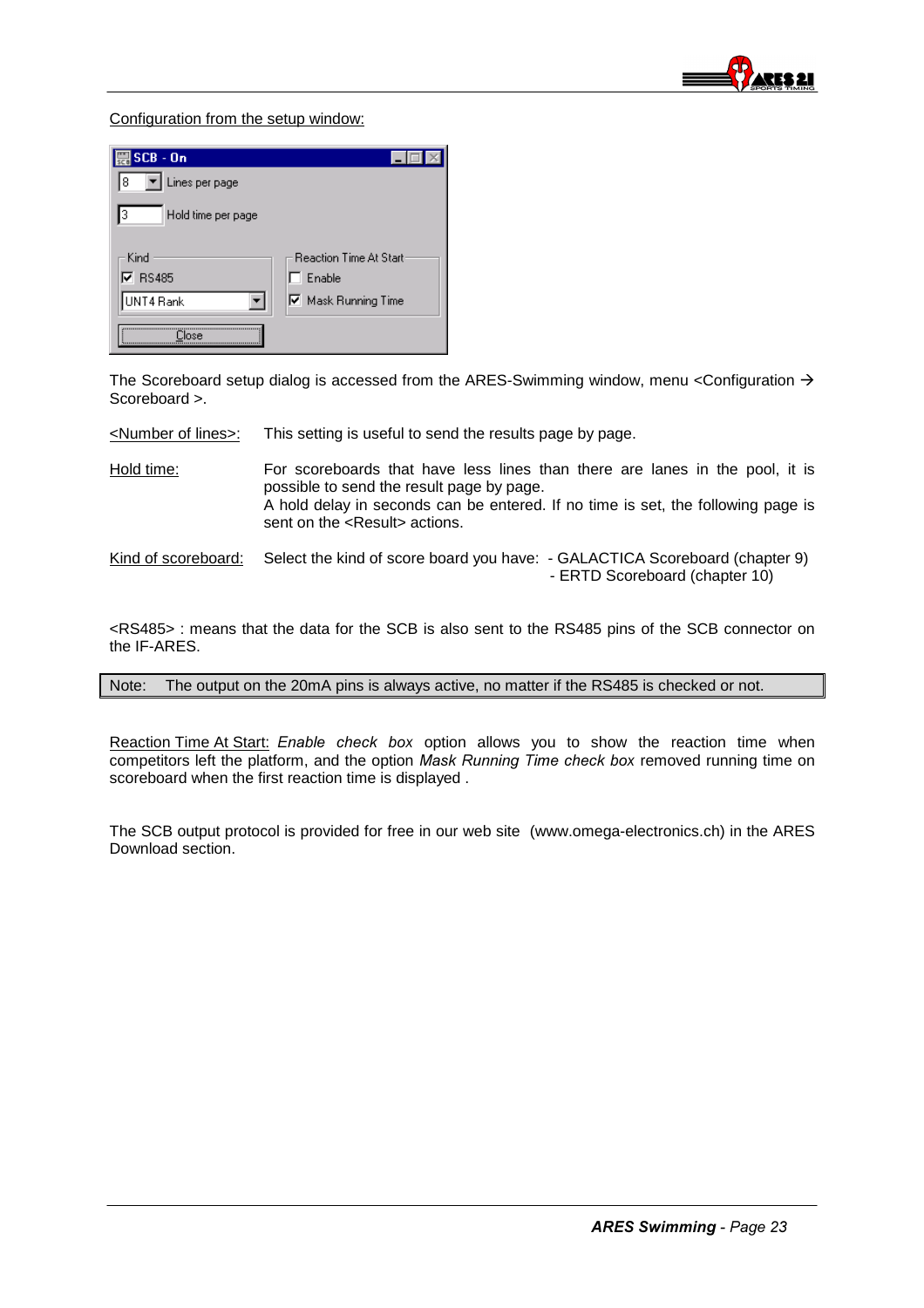

# 9. DH control.

The DH commands are accessed from the ARES-Swimming window.

| DH.                               | Configuration Tables IF-ARES |  |  | W |  |
|-----------------------------------|------------------------------|--|--|---|--|
| ✔ Ūn                              |                              |  |  |   |  |
| Off                               |                              |  |  |   |  |
| ✔ Meet Manager Software connected |                              |  |  |   |  |
| Official end                      |                              |  |  |   |  |
|                                   | Send results                 |  |  |   |  |

<On race> : the DH output follows the race.

<Meet Manager Software connected> : This item is automatically checked if a computer running */ Manager software* is connected to the GP port of the ARES and if it has made a Timing Consol Test.

<Send results> : the DH output sends the result of the heat that is connected to the <result> dialog.

The DH-Send results dialog is accessed from the ARES-Swimming window, menu <DH  $\rightarrow$  Send results>.

<With backup> : check it if you want the backup time to be sent.

The GP output protocol is provided for free in our web site (www.omega-electronics.ch) in the ARES Download section.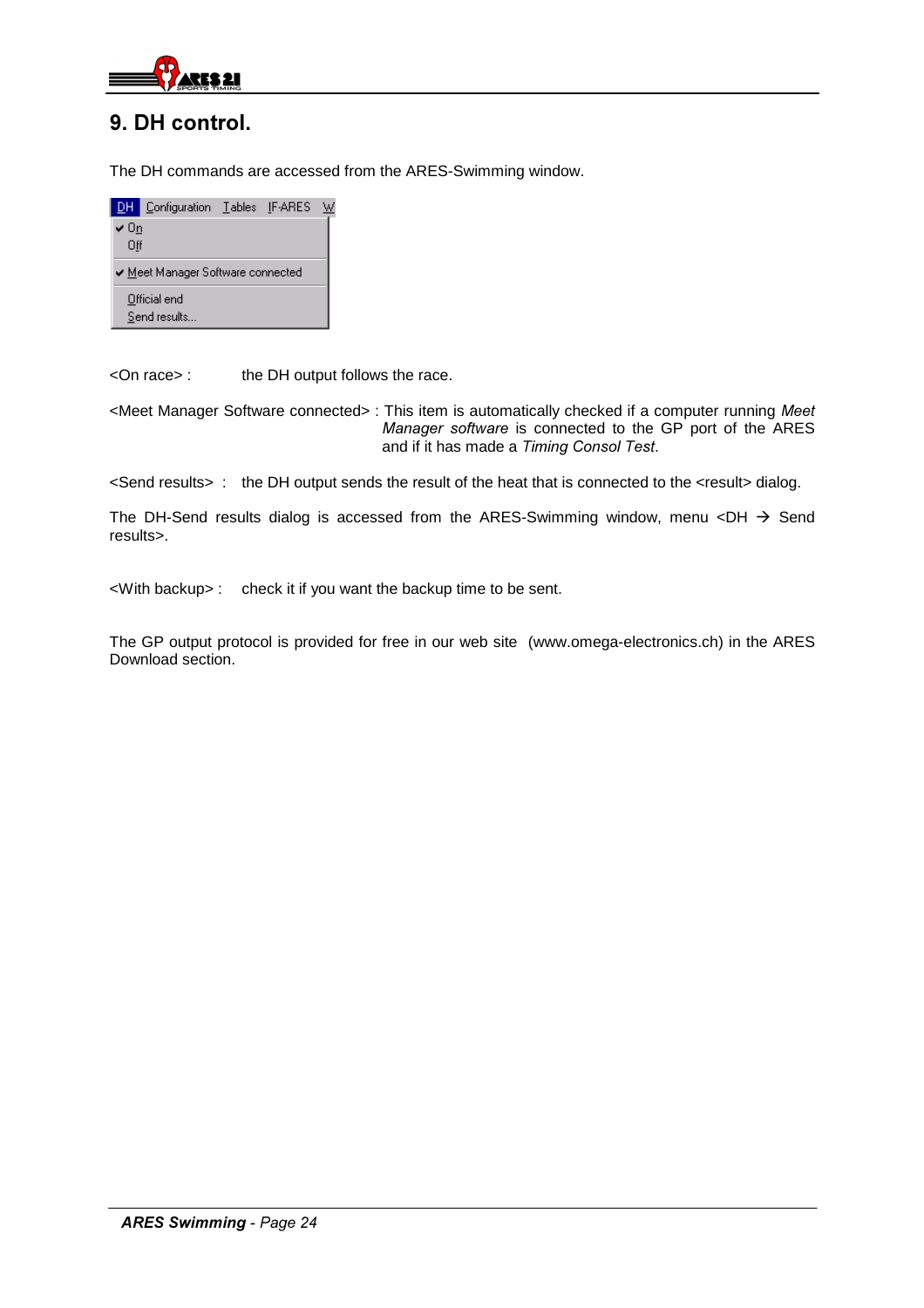

# 10. GALACTICA Scoreboard

#### Startlists:

The startlists are sent to GALACTICA (Swimming interface) through the option "Record Outputs

The startlists may be sent a ll in one shot or individually.

#### How to send all the startlists:

Activate  $\le$ The record output dialog  $>$  (chapter 6.4). Select the mode "GALACTICA Startlist".

Press the "Manual" pushbutton to send the startlists. In GALACTICA, the swimming interface displays the names as they come in.

How to send a startlist for one race:

Activate the <Race dialog> (chapter 5.3) Activate <The record output dialog > (chapter 6.4). Select the mode "GALACTICA Startlist".: cur. Heat". Press the "Manual" pushbutton to send the startlists. In GALACTICA, the swimming interface displays the names as they come in.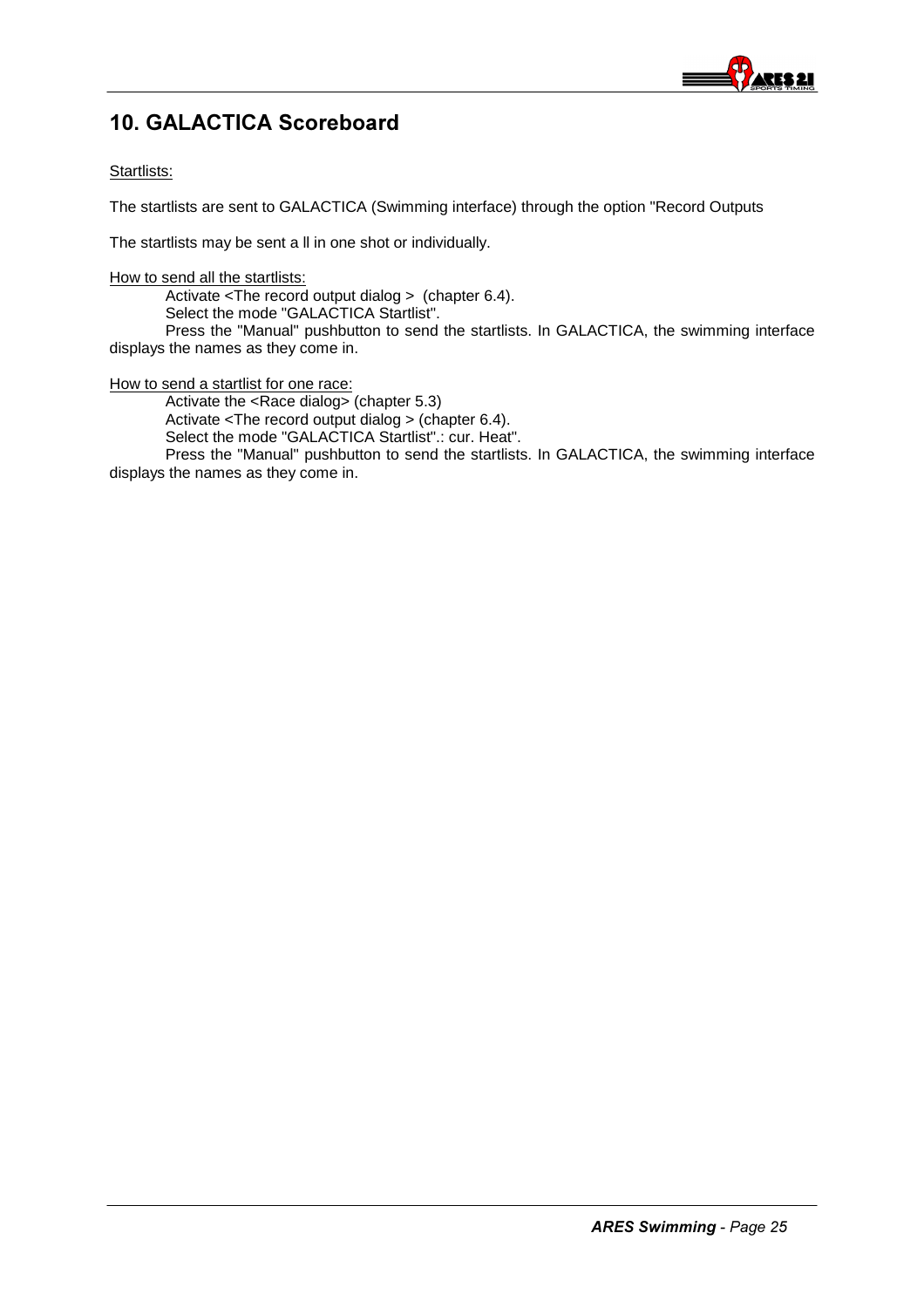

# 11. ERTD Scoreboard

The ERTD type is designed to drive DAKTRONICS scoreboards running with the VENUS software. For these kinds of scoreboards, the startlists are sent at the launch of each race (when the Race dialog is open, or when a Next Heat command is given).

The refresh of the scoreboard may be done with the SCB-On and SCB-OFF commands.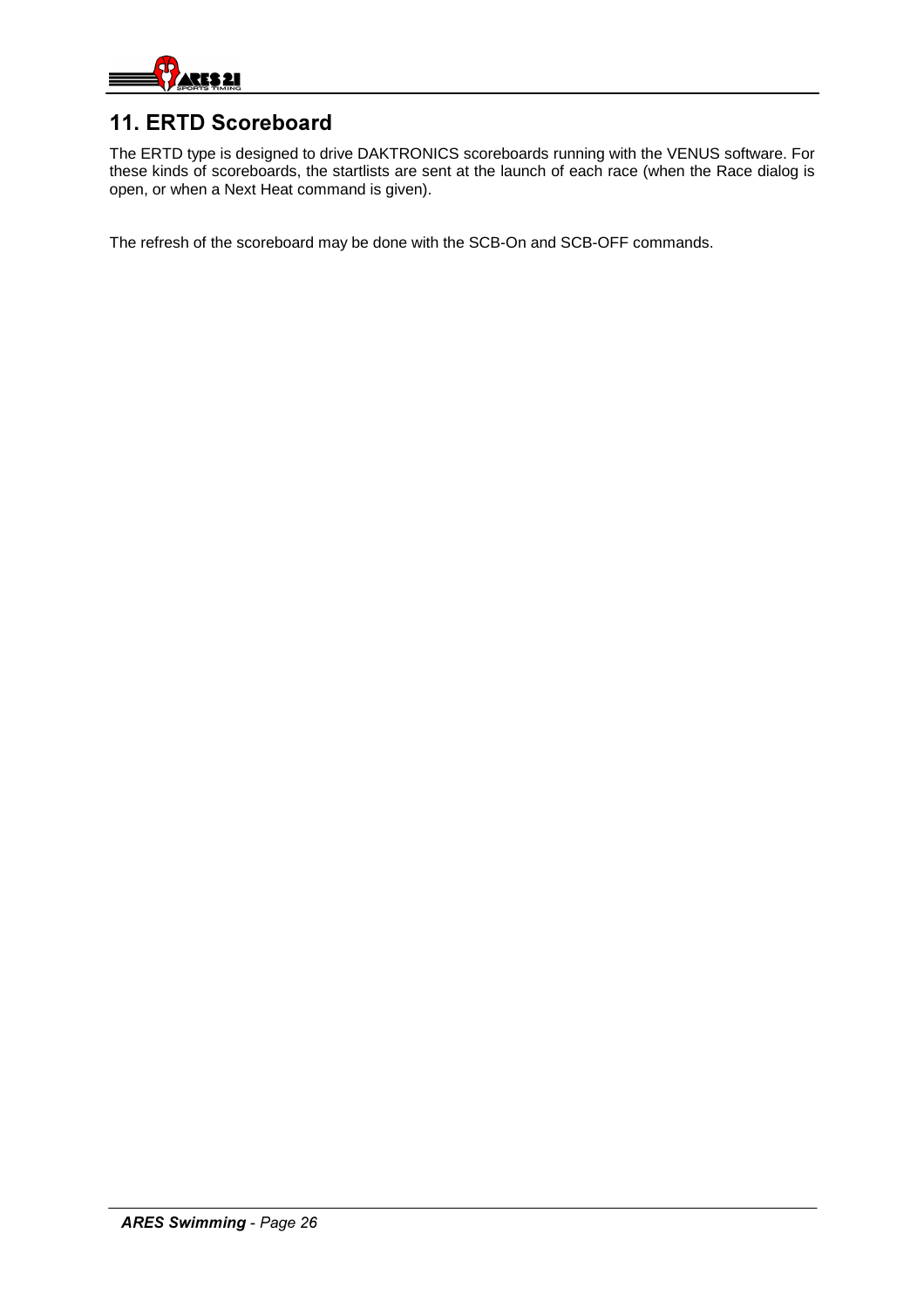

# **12. Text modification**

# 12.1 Text modification of the definition of competition

In the swimm-folder you can find files of languages (\*.tx0 *English, \*.tx1 Français, \*.tx2 Deutsch*, \*.tx3 Italiano, \*.tx4 *Español*) that you can edit and modify without problem. If these files don't exist, you have to create for example with the help of notepad.

# 12.2 Text modification of interface

You have the possibility to redefine the different messages that appear on the screen. To do this you have to open the swimm.ms0-file in the *swimm-folder for example with help of notepad*, copy the line of the message that you want to change, close the file **Attention: Don't make modifications in this** file!, create the new file, paste in the line and then change the text.

Registrate the file under the name of *user msg*. All your modified texts should be found in this file.